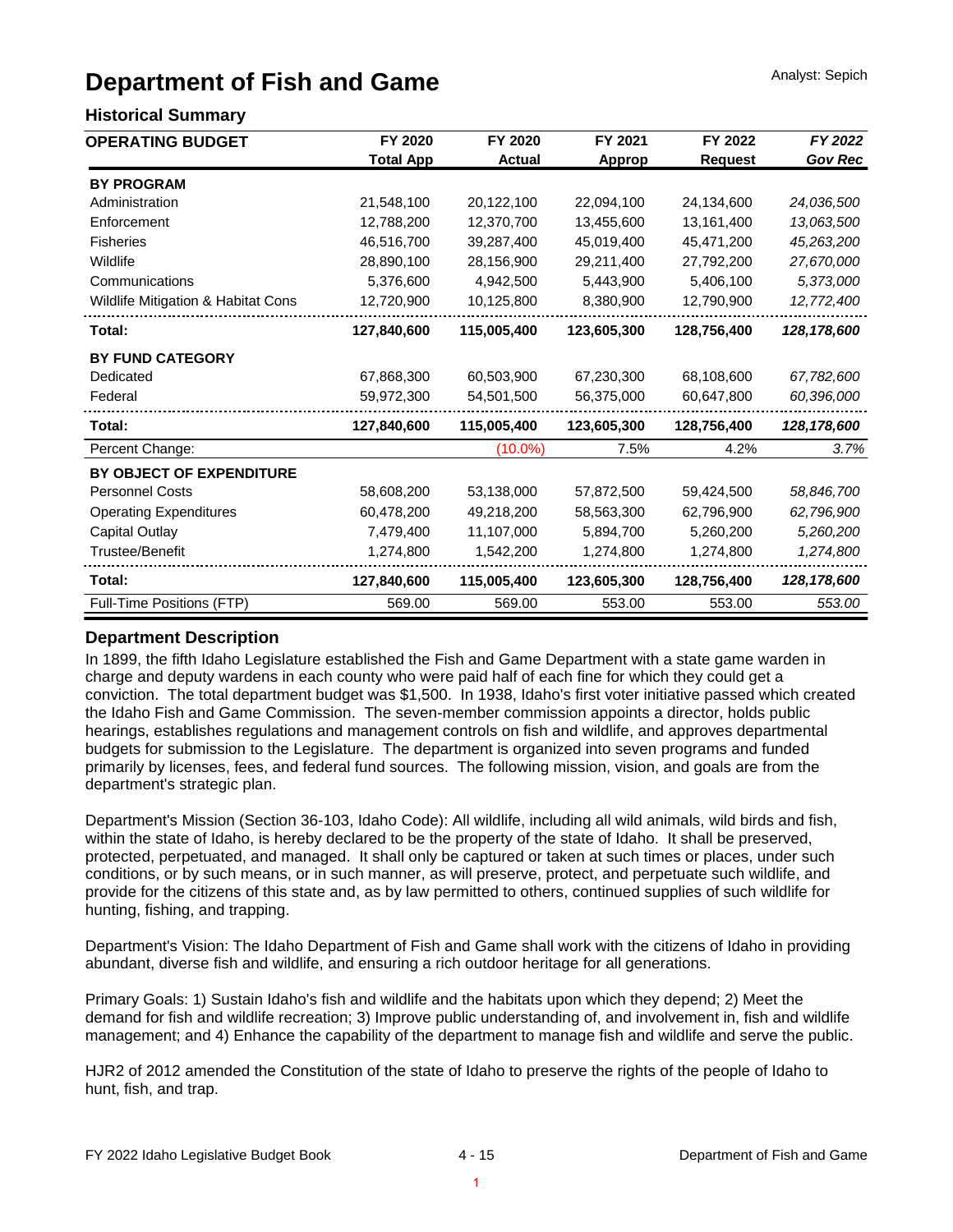# **Department of Fish and Game Organizational Chart**



Department of Fish and Game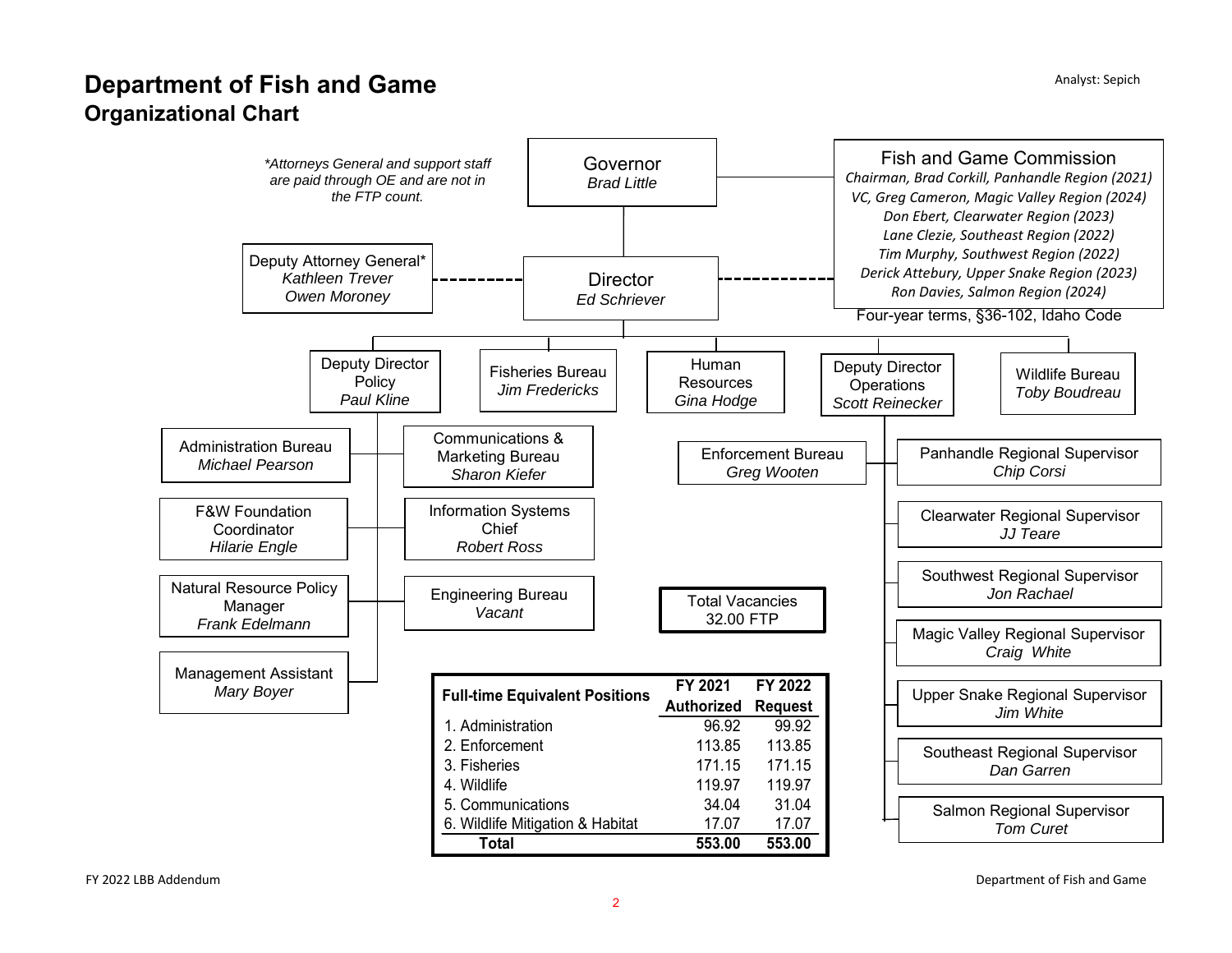## *Part I – Agency Profile*

### **Agency Overview**

The Idaho State Legislature created the Idaho Department of Fish and Game in 1899. In 1938, by voter initiative, the Fish and Game Commission was created to set policy for the Department and administer the state wildlife policy established in Title 36 of *Idaho Code*. Commissioners are appointed by the Governor from the seven administrative regions of the Department and serve staggered, four-year terms. The FY 2020 Commissioners were as follows: Brad Corkill (Panhandle), Daniel Blanco (Clearwater), Tim Murphy (Southwest), Greg Cameron (Magic Valley), Lane Clezie (Southeast), Derick Attebury (Upper Snake), and Jerry Meyers (Salmon). The Commission holds most of the regulatory authority for hunting, fishing, and trapping.

The Director, Ed Schriever, is appointed by the Commission and serves as Secretary to the Commission and leader of the Department. The Department's 553 classified employees are divided into six core functions: Administration, Communications, Enforcement, Engineering, Fisheries, and Wildlife. Each function is divided into operations and program staff. Operations staff, led by Regional Supervisors, implements Department programs in seven regional offices and one sub-regional office. Boise program staff, led by Bureau Chiefs, direct and integrate statewide operations as well as hatchery, research, fish and wildlife health, intergovernmental, and interagency programs. The Department's long-term strategic plan was approved by the Commission in 2015 and serves as the basis for the annual Direction document that is submitted each year as required by *Idaho Code* 67:1903.

The Department's FY 2020 original appropriation of \$123.6 million is funded by license and tag sales, federal and private grants, and contracts. The budget does not include any annual Idaho general tax revenue appropriation. Hunters, anglers, and wildlife viewers in Idaho generate over \$2.1 billion in economic output that provides 25,700 jobs and almost \$155 million in state and local tax revenue to Idaho (in 2011 dollars).

Key challenges to fulfilling the Department's mission are population growth and associated changes in land use; how people value fish and wildlife; finding an acceptable mechanism for the broader public expectations for wildlife; disconnection of children from the natural world; and recruitment and retention for hunting, fishing, and trapping to uphold Idaho's wildlife legacy.

### **Core Functions/Idaho Code**

The Department's mission and charter are outlined in *Idaho Code*, Section 36-103. Briefly, it states that all wildlife in Idaho is to be preserved, protected, perpetuated and managed for the citizens of the state in a manner that provides continued supplies for hunting, fishing and trapping. In 2012, 70% of voters in Idaho approved a constitutional amendment that ensures the public's right to hunt, fish, and trap and signifies that the preferred method of managing wildlife populations is through regulated hunting, fishing, and trapping. The Department also has the legal responsibility to preserve and protect native plants whenever it appears that they might possibly become extinct (*Idaho Code*, Section 18-3913) and to consult with the Office of Species Conservation on threatened and endangered wildlife and plant issues (*Idaho Code*, Section 67-818[3]a).

To fulfill this mission, the Department has four goals:

- Sustain Idaho's fish and wildlife and the habitats upon which they depend.
- Meet the demand for hunting, fishing, trapping and other wildlife recreation.
- Improve public understanding of and involvement in fish and wildlife management.
- Enhance the capability of the Department to manage fish and wildlife and serve the public.

The Department achieves its goals through its core functions:

- **Administration** Provide fiscal services, information systems, internal controls, human resources, policy, and direction.
- **Communications** Inform, educate, and involve people in the management of Idaho's fish and wildlife.
- **Enforcement** Enforce the law and provide public information to achieve compliance with regulations.
- **Engineering** Construct and maintain facilities in a cost-effective, efficient, and safe manner.
- **Fisheries** Inventory, monitor, and manage Idaho's fish resources.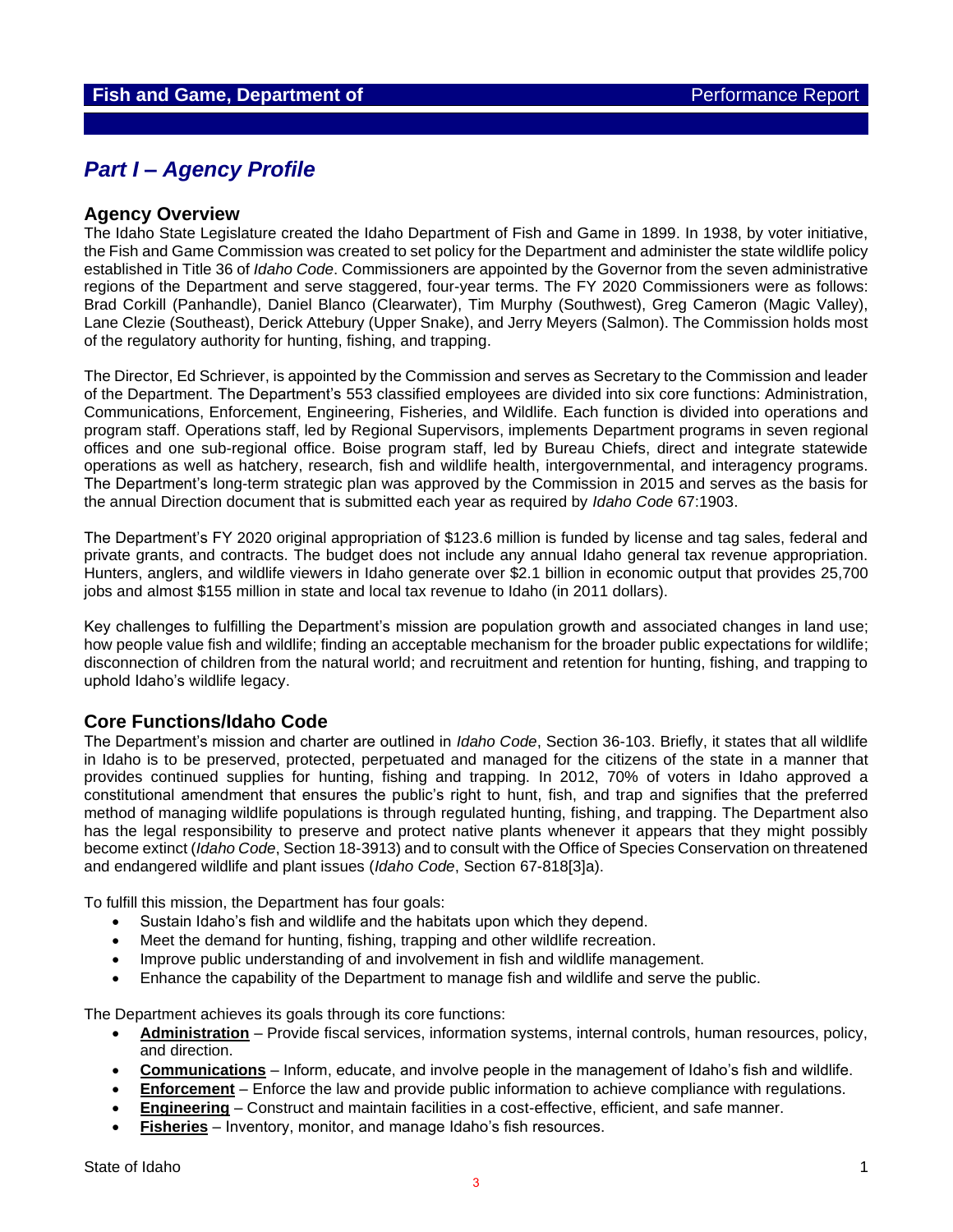• **Wildlife** – Inventory, monitor, and manage Idaho's wildlife and plant resources.

## **Revenue and Expenditures**

| <b>Revenue</b>                  | <b>FY 2017</b> | <b>FY 2018</b> | <b>FY 2019</b> | <b>FY 2020</b> |
|---------------------------------|----------------|----------------|----------------|----------------|
| License & Permits               | \$42,562,934   | \$46,039,957   | \$48,929,267   | \$55,542,699   |
| Dingell-Johnson                 | \$6,055,049    | \$5,827,435    | \$6,015,533    | \$6,470,904    |
| Pittman-Robertson               | \$14,126,616   | \$13,322,267   | \$16,424,095   | \$17,371,150   |
| Federal                         | \$24.686.091   | \$24,308,250   | \$23,775,908   | \$28,210,163   |
| Private & Local                 | \$10,043,567   | \$10,389,284   | \$9,443,832    | \$9,920,480    |
| Miscellaneous                   | \$1,466,247    | \$2,506,316    | \$3,689,330    | \$3,016,983    |
| <b>Current Year Revenue</b>     | \$98,940,504   | \$102,393,509  | \$108,277,965  | \$120,532,379  |
| <b>Expenditures</b>             | <b>FY 2017</b> | <b>FY 2018</b> | FY 2019        | <b>FY 2020</b> |
| Personnel                       | \$51,663,700   | \$51,532,300   | \$52,438,000   | \$53,138,000   |
| Operating                       | \$34,531,100   | \$37,439,800   | \$41,801,600   | \$49,214,200   |
| Capital Outlay                  | \$13,459,000   | \$11,436,200   | \$10,688,500   | \$11,111,000   |
| <b>Trustee/Benefit Payments</b> | \$563,100      | \$1,274,500    | \$2,366,200    | \$1,542,200    |
| Total                           | \$100,216,900  | \$101,682,800  | \$107,294,300  | \$115,005,400  |

## **Profile of Cases Managed and/or Key Services Provided**

| .<br><b>Cases Managed and/or Key Services Provided</b>                                                                                                                                                      | FY 2017    | <b>FY 2018</b> | FY 2019                | <b>FY 2020</b>         |
|-------------------------------------------------------------------------------------------------------------------------------------------------------------------------------------------------------------|------------|----------------|------------------------|------------------------|
| Provide opportunity to harvest game fish and wildlife (#<br>of hunting, fishing, and combination licenses sold)                                                                                             | 569,563    | 588,632        | 593,782                | 651,511                |
| Provide harvestable surplus of deer and elk (# of deer<br>and elk harvested) <sup>a</sup>                                                                                                                   | 74,750     | 74,434         | 65,761                 | NA <sup>a</sup>        |
| Scientifically assess the abundance and health of big<br>game populations to inform management decisions (#<br>of hours of deer and elk aerial surveys flown)                                               | 893        | 729            | 942                    | 695                    |
| Provide public access to private lands or through<br>private lands to public lands for hunting, fishing, and<br>trapping (# of acres provided through Access Yes! and<br>large tracts <sup>i</sup> program) | 828,548    | 885,514        | 1,262,639 <sup>i</sup> | 1,251,775 <sup>i</sup> |
| Provide public access to Idaho Endowment Lands for<br>hunting, fishing, trapping and wildlife recreation (# of<br>acres provided through Idaho Endowment Lands<br>Partnership Agreement)                    | <b>NA</b>  | <b>NA</b>      | <b>NA</b>              | 2,347,012              |
| Provide public access to important wildlife areas for<br>hunting, fishing, trapping, and viewing (# of acres<br>managed)                                                                                    | 413,000    | 414,500        | 415,000                | 417,158                |
| Provide opportunity to hunt big game (# elk and deer<br>hunter days) <sup>a</sup>                                                                                                                           | 1,537,692  | 1,565,389      | 1,534,402              | NA <sup>a</sup>        |
| Alleviate wildlife damage to agriculture (minimum # of<br>depredation complaints responded to)                                                                                                              | 1,399      | 972            | 1,036                  | 1,017                  |
| Compensate for wildlife damage to agriculture (#<br>depredation claims paid)                                                                                                                                | 58         | 64             | 88                     | 84                     |
| Improve opportunity to harvest game fish (# of<br>Department-operated, hatchery-raised resident and<br>anadromous fish stocked in ponds, lakes, and streams)                                                | 33,853,216 | 30,042,476     | 29,011,041             | 29,699,863             |
| Provide opportunity to harvest salmon and steelhead<br>without harming threatened populations (angler hours<br>spent fishing for salmon and steelhead)                                                      | 944,919    | 1,141,000b     | 792,089h               | 495,262h               |
| Provide public access to fishing waters (# fishing and<br>boating access sites maintained)                                                                                                                  | 340        | 341            | 343                    | 346                    |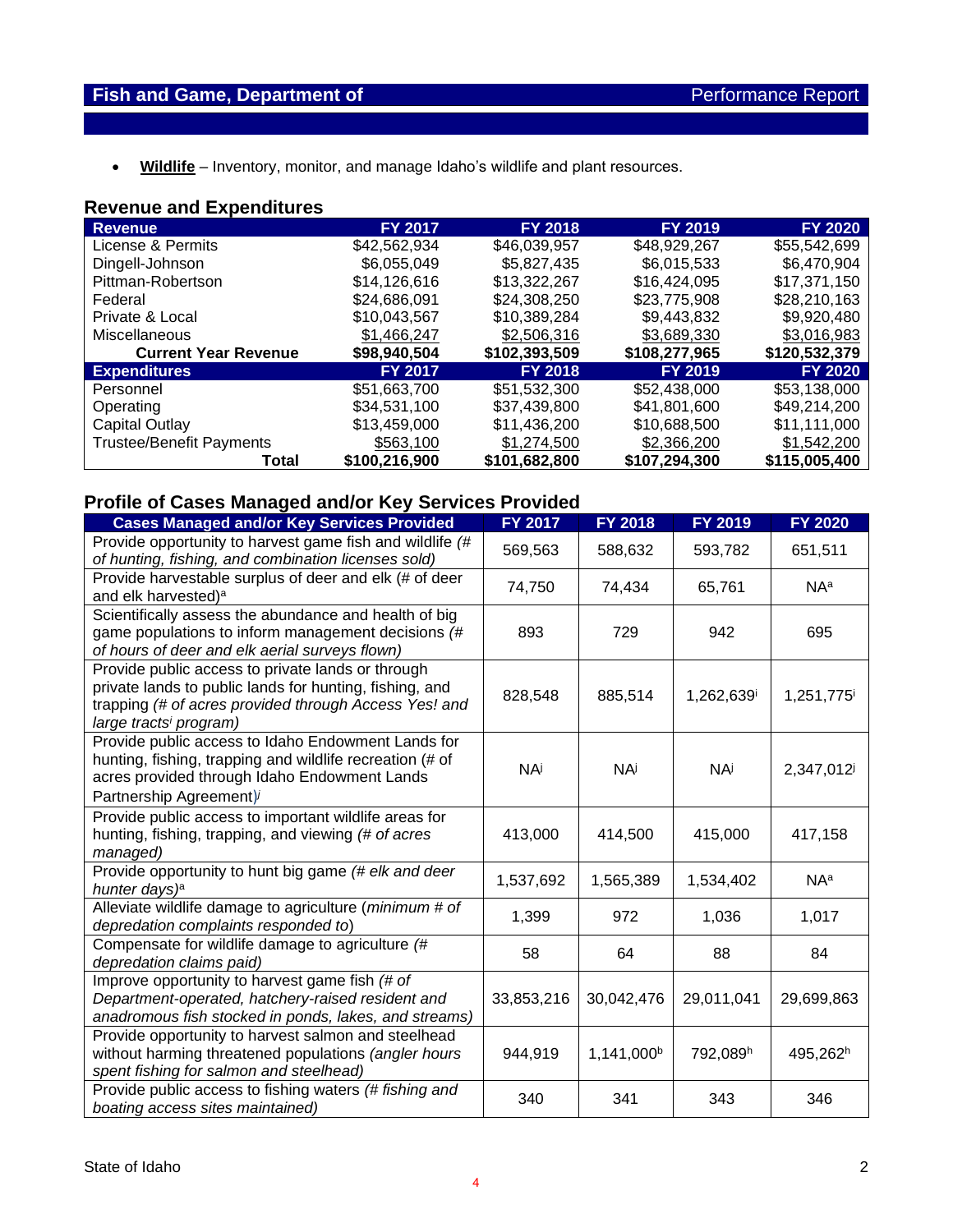## **Fish and Game, Department of Performance Report Report**

| <b>Cases Managed and/or Key Services Provided</b>                                                              | <b>FY 2017</b>      | <b>FY 2018</b> | FY 2019             | <b>FY 2020</b> |
|----------------------------------------------------------------------------------------------------------------|---------------------|----------------|---------------------|----------------|
| Scientifically assess the abundance and health of fish                                                         |                     |                |                     |                |
| populations to inform management decisions (#                                                                  | 827                 | 685            | 367                 | 504            |
| surveys conducted on lakes, reservoirs, rivers, and                                                            |                     |                |                     |                |
| streams)                                                                                                       |                     |                |                     |                |
| Enforce fish and game laws (# of warnings and<br>citations issued)                                             | 3,387               | 3,752          | 4,060               | 3,727          |
| Protect game populations, provide information, ensure                                                          |                     |                |                     |                |
| human safety (# of licenses checked by officers in the                                                         | 52,548              | 56,416         | 53,801              | 45,369         |
| field)                                                                                                         |                     |                |                     |                |
| Provide information, analysis, and recommendations to                                                          |                     |                |                     |                |
| improve fish and wildlife habitats and reduce impacts                                                          |                     |                |                     |                |
| from land and water use (minimum # technical                                                                   | 2,755               | 1,721          | 2,486               | 1,958          |
| comments, reviews, meetings, site visits, and technical                                                        |                     |                |                     |                |
| data requests filled)<br>Minimize the impacts of fish and wildlife diseases on                                 |                     |                |                     |                |
| fish and wildlife populations, livestock, and humans (#                                                        |                     |                |                     |                |
| cases, biological samples, and necropsies handled by                                                           | 3,077               | 2,808          | 3,843               | 3,156          |
| health labs)                                                                                                   |                     |                |                     |                |
| Provide information about fishing and hunting, fish and                                                        |                     |                |                     |                |
| wildlife, educational programs, volunteer opportunities,                                                       | 417,776             | 389,553        | 464,097             | 523,315        |
| and other general agency information to the public                                                             |                     |                |                     |                |
| (average # visits per month to agency website) $c$                                                             |                     |                |                     |                |
| Train schoolteachers about how to improve their                                                                |                     |                |                     |                |
| students' awareness, knowledge, skills, and                                                                    | 219                 | 337            | 246                 | 141            |
| responsible behavior related to Idaho's fish and wildlife.<br>(# teachers who attended Project Wild workshops) |                     |                |                     |                |
| Provide information to license buyers to increase their                                                        |                     |                |                     |                |
| recreation satisfaction and opportunities (# visitors to                                                       | 405,146             | 521,189        | 624,004             | 709,392        |
| Idaho Hunt Planner and Fish Planner web pages)                                                                 |                     |                |                     |                |
| Provide for community and public involvement in                                                                |                     |                |                     |                |
| management and education while reducing costs (#                                                               | 32,109 <sup>b</sup> | <b>NAf</b>     | 21,949 <sup>g</sup> | 25,418         |
| Volunteer Services hours) <sup>d</sup>                                                                         |                     |                |                     |                |
| Educate students about hunting and firearms safety,                                                            |                     |                |                     |                |
| ethics and responsibilities, wildlife management, and                                                          | 14,748              | 14,567         | 14,771              | 15,355         |
| fish and game rules and regulations (# of students                                                             |                     |                |                     |                |
| <b>Hunter Education certified)</b>                                                                             |                     |                |                     |                |
| Educate students about hunting and firearms safety,<br>ethics and responsibilities, wildlife management, and   |                     |                |                     |                |
| fish and game rules and regulations (# of instructor                                                           |                     |                |                     |                |
| hours volunteered for hunters, bowhunter, trapper, wolf                                                        | 16,254 <sup>e</sup> | 15,682         | 12,494              | 7,165          |
| trapper, hunter/bowhunter combo, and field day                                                                 |                     |                |                     |                |
| classes) <sup>e</sup>                                                                                          |                     |                |                     |                |

a-Measure based on a calendar year.

b-Tally is incomplete.

- c These cases are better reported as average # of *visits* compared to average # of *visitors*; FY 2014 was changed to reflect a previous inconsistency.
- d-Measure was refined for reporting consistency in FY 2015 to reflect Volunteer Services hours only and no longer includes Reservist or Hunter Ed Instructor hours.

e-Measure added in FY 2017.

g-Measure added back in FY 2019 because a new tracking system was implemented.

f- Measure deleted in FY 2018. Information across regions and programs is inconsistent year-to-year.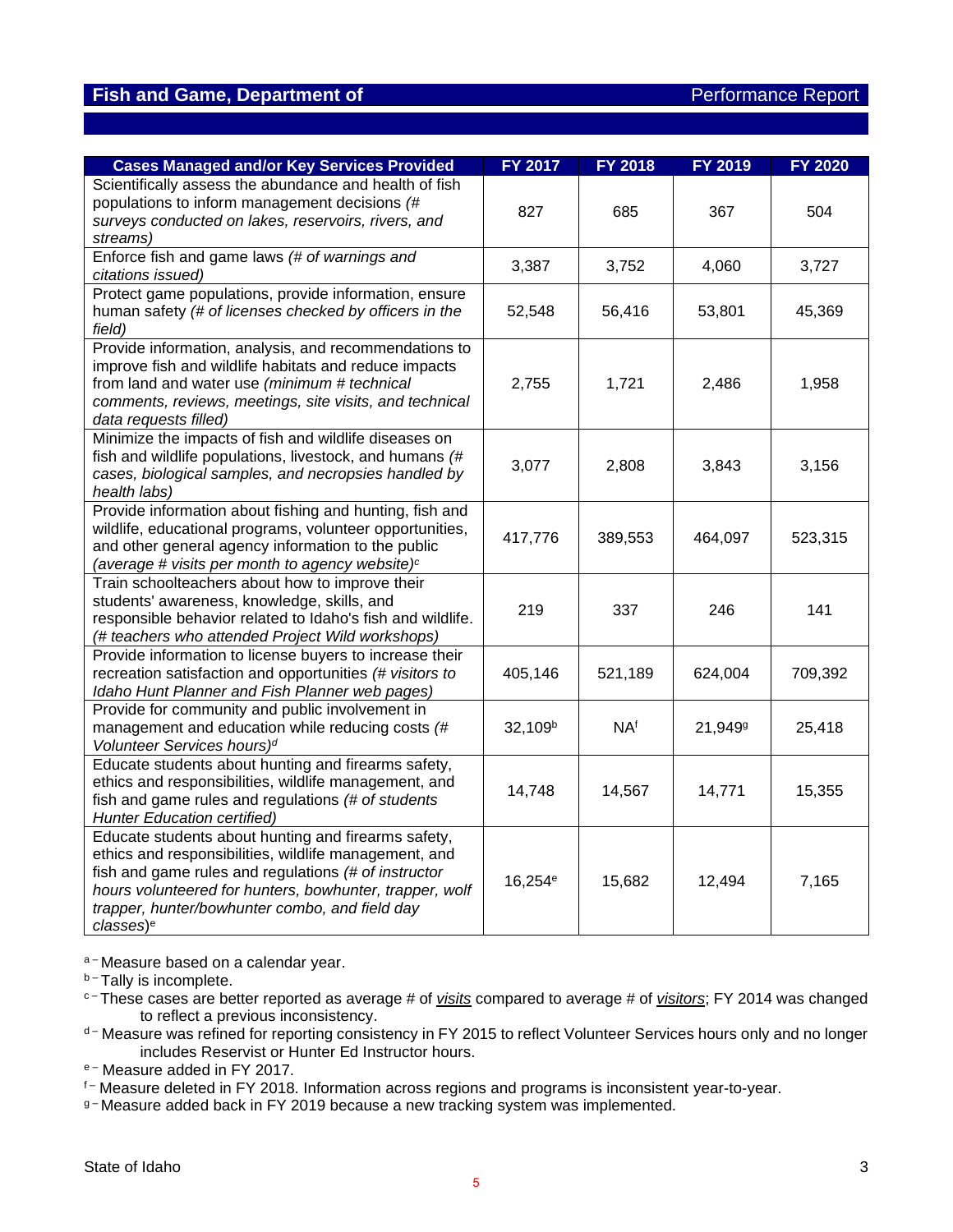### **Fish and Game, Department of Performance Report Report**

h – Measure will now be reported for calendar year rather than fiscal year to better align with fishing seasons and corresponding harvest and effort estimates.

<sup>i-</sup> Starting in FY 2019, this measure will include access provided through the new "large tracts" land lease program that targets multi-year access to parcels 50,000 acres or larger and is funded by the access/depredation fee established from House Bill 230.

j – Measure added in FY 2020

### **Licensing Freedom Act**

Agencies who participate in licensure must report on the number of applicants denied licensure or license renewal and the number of disciplinary actions taken against license holders.

|                                                                                              | <b>FY 2017</b> | <b>FY 2018</b> | <b>FY 2019</b> | FY 2020 |
|----------------------------------------------------------------------------------------------|----------------|----------------|----------------|---------|
| <b>COMMERICIAL WILDLIFE FARM</b>                                                             |                |                |                |         |
| <b>Total Number of Licenses</b>                                                              | 2              | 1              | 0              | 0       |
| Number of New Applicants Denied Licensure                                                    | 0              | 0              | 0              | 0       |
| Number of Applicants Refused Renewal of a License                                            | 0              | 0              | 0              | 0       |
| Number of Complaints Against Licensees                                                       | 0              | $\Omega$       | $\Omega$       | 0       |
| Number of Final Disciplinary Actions Against Licensees                                       | 0              | 0              | 0              | 0       |
| <b>COMMERCIAL FISHING LICENSES</b>                                                           |                |                |                |         |
| <b>Total Number of Licenses</b>                                                              | 11             | 11             | 6              | 9       |
| Number of New Applicants Denied Licensure                                                    | 0              | 0              | 0              | 0       |
| Number of Applicants Refused Renewal of a License                                            | 0              | 0              | 0              | 0       |
| Number of Complaints Against Licensees                                                       | 0              | 0              | 0              | 0       |
| Number of Final Disciplinary Actions Against Licensees                                       | 0              | 0              | 0              | 0       |
| <b>TAXIDERMIST / FUR BUYER</b>                                                               |                |                |                |         |
| <b>Total Number of Licenses</b>                                                              | 272            | 227            | 263            | 289     |
| Number of New Applicants Denied Licensure                                                    | 0              | 0              | 0              | 0       |
| Number of Applicants Refused Renewal of a License                                            | 0              | 0              | 0              | 0       |
| Number of Complaints Against Licensees                                                       | $\Omega$       | 0              | 0              | 0       |
| Number of Final Disciplinary Actions Against Licensees<br># of citations and warnings issued | 5              | 9              | 3              | 3       |

### **Red Tape Reduction Act**

Each agency shall incorporate into its strategic plan a summary of how it will implement the Red Tape Reduction Act, including any associated goals, objectives, tasks, or performance targets. This information may be included as an addendum.

|                        | As of July 1, 2019 | As of July 1, 2020 |
|------------------------|--------------------|--------------------|
| Number of Chapters     |                    |                    |
| Number of Words        | 66.218             | 59.370             |
| Number of Restrictions | 782                | 782                |

### **FY 2020 Performance Highlights**

The access/depredation fund established by House Bill 230 paid for continued public access to 2.3 million acres of Idaho Department of Lands state endowment lands for hunting, fishing, trapping and other recreation, which includes about \$394,000 annually to the Department of Lands and Fish and Game providing law-enforcement services on endowment lands.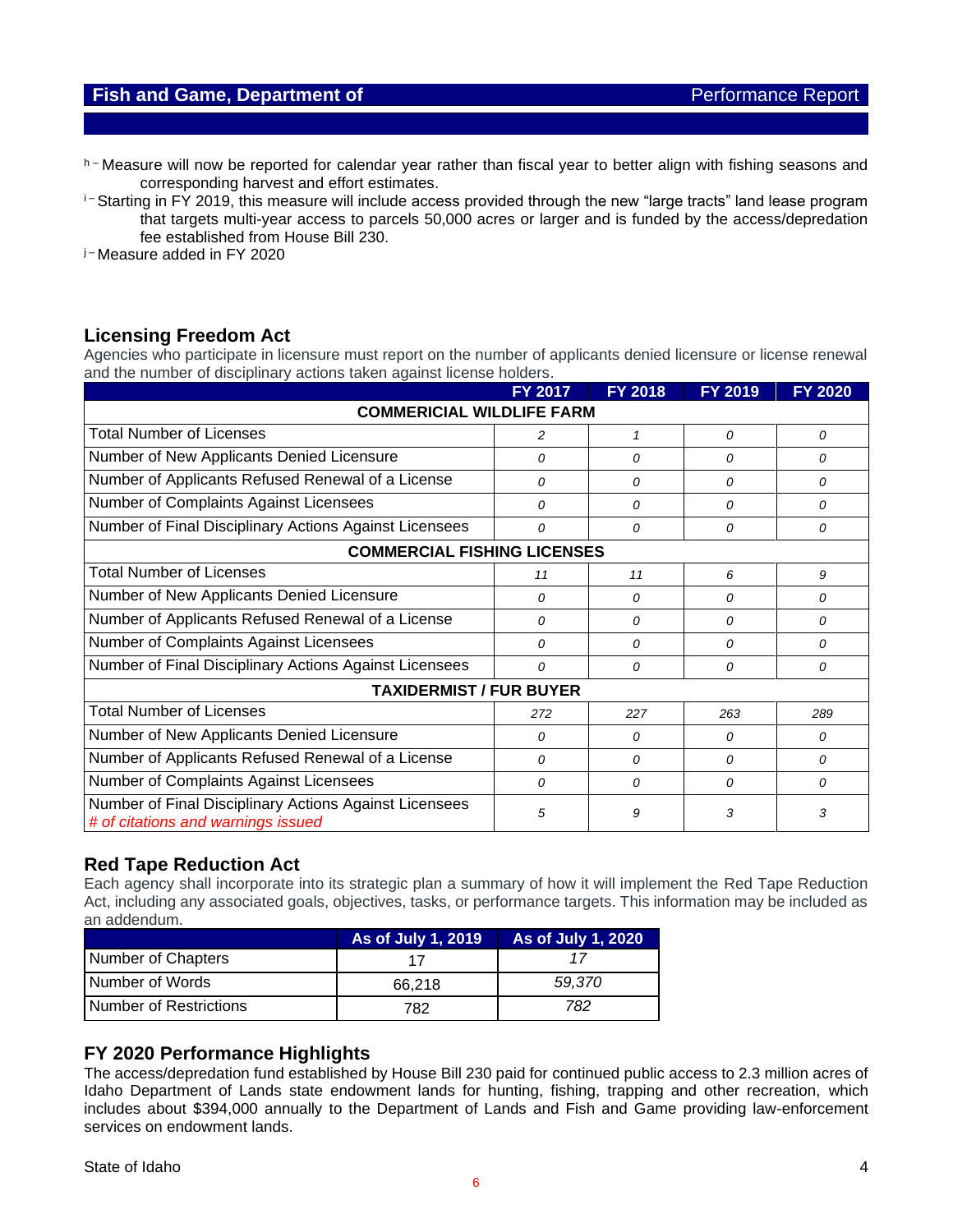# *Part II – Performance Measures*

| <b>Performance Measure</b>                                                                                                                                                                                    |                                                                                                                                                                                                                                                                                                                                                                                                                                                                                                                                                                                                                                                                                                                                                                                                                                                                                          | <b>FY 2017</b>                                                                                                    | <b>FY 2018</b>                                                                                                    | FY 2019                           | <b>FY 2020</b>                    | <b>FY 2021</b> |
|---------------------------------------------------------------------------------------------------------------------------------------------------------------------------------------------------------------|------------------------------------------------------------------------------------------------------------------------------------------------------------------------------------------------------------------------------------------------------------------------------------------------------------------------------------------------------------------------------------------------------------------------------------------------------------------------------------------------------------------------------------------------------------------------------------------------------------------------------------------------------------------------------------------------------------------------------------------------------------------------------------------------------------------------------------------------------------------------------------------|-------------------------------------------------------------------------------------------------------------------|-------------------------------------------------------------------------------------------------------------------|-----------------------------------|-----------------------------------|----------------|
|                                                                                                                                                                                                               |                                                                                                                                                                                                                                                                                                                                                                                                                                                                                                                                                                                                                                                                                                                                                                                                                                                                                          |                                                                                                                   | Goal 1                                                                                                            |                                   |                                   |                |
| Compliance with<br>1.<br>regulations (# of                                                                                                                                                                    | actual                                                                                                                                                                                                                                                                                                                                                                                                                                                                                                                                                                                                                                                                                                                                                                                                                                                                                   | 3,387/52,548<br>$(6.4\%/9.2\%)$                                                                                   | 3,752/56,416<br>$(6.7\%/9.6\%)$                                                                                   | 4,060/53,801<br>$(7.5\% / 9.1\%)$ | 3,727/45,369<br>$(8.2\% / 7.0\%)$ |                |
| violations/# of licenses<br>checked)                                                                                                                                                                          | Sustain Idaho's fish and wildlife and the habitats upon which they depend.<br>Less than 10% of<br>Less than 10% of<br>Less than 10%<br>licenses checked<br>of licenses<br>licenses checked<br>result in<br>checked result in<br>result in<br>target<br>violation/check<br>violation/check<br>violation/check<br>15% of total<br>15% of total<br>15% of total<br>licenses sold<br>licenses sold<br>licenses sold<br>86%<br>88%<br>89%<br>87%<br>actual<br>90%<br>90%<br>90%<br>90%<br>target<br>29,011,041<br>33,853,216<br>30,042,476<br>actual<br>23,900,000<br>30,000,000 <sup>c</sup><br>23,900,000<br>target<br>Goal 2<br>Meet the demand for hunting, fishing, trapping, and other wildlife recreation.<br>actual<br>86 / 353,752<br>87 / 335,879<br>77 / 318,042<br>89 / 310,803<br>90 / 350,000<br>90 / 350,000<br>90 / 350,000<br>target<br>actual<br>target<br>actual<br>target | Less than 10%<br>of licenses<br>checked result in<br>violation/check<br>8% of total<br>licenses sold <sup>d</sup> | Less than 10%<br>of licenses<br>checked result in<br>violation/check<br>8% of total<br>licenses sold <sup>d</sup> |                                   |                                   |                |
| Elk and deer<br>2.                                                                                                                                                                                            |                                                                                                                                                                                                                                                                                                                                                                                                                                                                                                                                                                                                                                                                                                                                                                                                                                                                                          |                                                                                                                   |                                                                                                                   |                                   |                                   |                |
| populations are meeting<br>objectives (% zones and<br>units meeting objectives)<br>Opportunity to<br>harvest game fish (# of<br>Landowners allow                                                              |                                                                                                                                                                                                                                                                                                                                                                                                                                                                                                                                                                                                                                                                                                                                                                                                                                                                                          |                                                                                                                   |                                                                                                                   |                                   |                                   | 90%            |
| 3.                                                                                                                                                                                                            |                                                                                                                                                                                                                                                                                                                                                                                                                                                                                                                                                                                                                                                                                                                                                                                                                                                                                          |                                                                                                                   |                                                                                                                   |                                   | 29,699,863                        |                |
| Department-operated,<br>hatchery-raised resident<br>and anadromous fish<br>stocked in ponds, lakes,<br>and streams)                                                                                           |                                                                                                                                                                                                                                                                                                                                                                                                                                                                                                                                                                                                                                                                                                                                                                                                                                                                                          |                                                                                                                   |                                                                                                                   |                                   | 30,000,000                        | 30,000,000     |
|                                                                                                                                                                                                               |                                                                                                                                                                                                                                                                                                                                                                                                                                                                                                                                                                                                                                                                                                                                                                                                                                                                                          |                                                                                                                   |                                                                                                                   |                                   |                                   |                |
| 4.                                                                                                                                                                                                            |                                                                                                                                                                                                                                                                                                                                                                                                                                                                                                                                                                                                                                                                                                                                                                                                                                                                                          |                                                                                                                   |                                                                                                                   |                                   |                                   |                |
| access for fish & wildlife<br>recreation (# of properties<br>enrolled/# private acres in<br>Access Yes! Program)                                                                                              |                                                                                                                                                                                                                                                                                                                                                                                                                                                                                                                                                                                                                                                                                                                                                                                                                                                                                          |                                                                                                                   |                                                                                                                   |                                   | 90 / 350,000                      | 90 / 350,000   |
| Landowners with<br>5.                                                                                                                                                                                         |                                                                                                                                                                                                                                                                                                                                                                                                                                                                                                                                                                                                                                                                                                                                                                                                                                                                                          |                                                                                                                   |                                                                                                                   |                                   | 940,971                           |                |
| 50,0000+ acre parcels<br>allow access for fish &<br>wildlife recreation (# private<br>acres in Large Tract<br>Program)                                                                                        |                                                                                                                                                                                                                                                                                                                                                                                                                                                                                                                                                                                                                                                                                                                                                                                                                                                                                          |                                                                                                                   |                                                                                                                   |                                   | 941,000                           | 941,000        |
| Idahoans can access<br>6.                                                                                                                                                                                     |                                                                                                                                                                                                                                                                                                                                                                                                                                                                                                                                                                                                                                                                                                                                                                                                                                                                                          |                                                                                                                   |                                                                                                                   |                                   | 2.35 million                      |                |
| endowment lands for fish &<br>wildlife recreation, while<br>maintaining the integrity of<br><b>IDL's constitutional</b><br>responsibility (# acres in<br><b>Idaho Endowment Lands</b><br>Partnership Program) |                                                                                                                                                                                                                                                                                                                                                                                                                                                                                                                                                                                                                                                                                                                                                                                                                                                                                          |                                                                                                                   |                                                                                                                   |                                   | 2.35 million                      | 2.35 million   |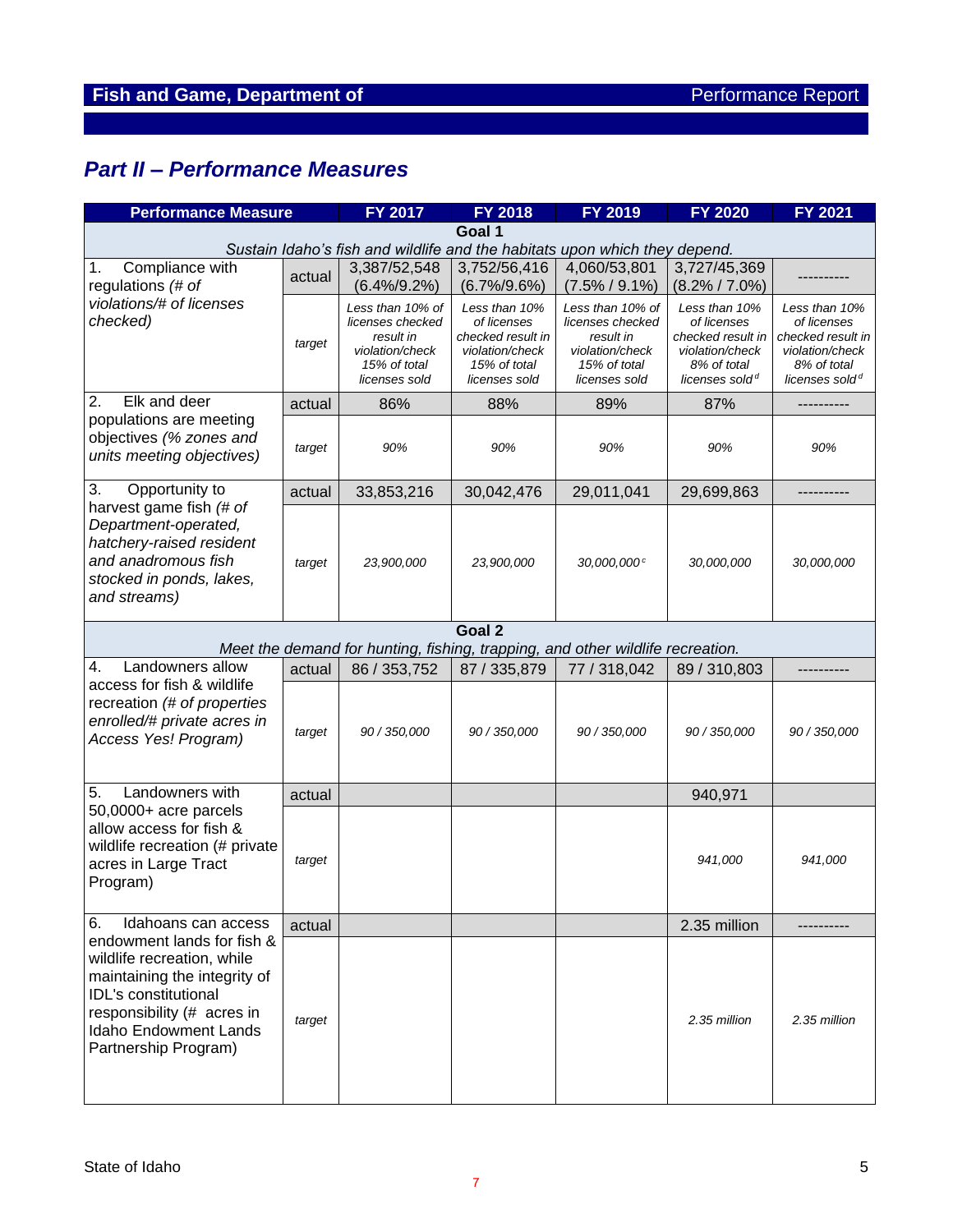### **Fish and Game, Department of Performance Report**

| <b>Performance Measure</b>                                                                                                                                 |        | <b>FY 2017</b> | <b>FY 2018</b> | FY 2019                                                                          | <b>FY 2020</b>               | <b>FY 2021</b>                  |  |  |  |
|------------------------------------------------------------------------------------------------------------------------------------------------------------|--------|----------------|----------------|----------------------------------------------------------------------------------|------------------------------|---------------------------------|--|--|--|
| Idaho citizens hunt,<br>7.<br>trap, and uphold the North                                                                                                   | actual |                |                | 245,099f /<br>1,790                                                              | NA <sup>f</sup> / 2,102      |                                 |  |  |  |
| American Model of Wildlife<br>Conservation (# of<br>resident hunting and<br>combination license<br>holders <sup>f</sup> / # resident<br>trapping licenses) | target |                |                | 245,000 <sup>f</sup> / 2,300                                                     | 245,000 <sup>f</sup> / 2,300 | $245,000^{\frac{1}{3}}$ / 2,300 |  |  |  |
| Idaho citizens fish and<br>8.                                                                                                                              | actual |                |                | 165,774f                                                                         | NA <sup>f</sup>              |                                 |  |  |  |
| uphold the North American<br>Model of Wildlife<br>Conservation (# of resident<br>fishing license holder f)                                                 | target |                |                | 166,000 <sup>f</sup>                                                             | 166,000 <sup>f</sup>         | 166,000 <sup>f</sup>            |  |  |  |
|                                                                                                                                                            | Goal 3 |                |                |                                                                                  |                              |                                 |  |  |  |
|                                                                                                                                                            |        |                |                | Improve public understanding of and involvement in fish and wildlife management. |                              |                                 |  |  |  |
| Effectively convey<br>9.                                                                                                                                   | actual | 1.84 million   | 2.09 million   | 2.38 million                                                                     | 3.00 million                 |                                 |  |  |  |
| and distribute information<br>about wildlife and wildlife-<br>based recreation (# of<br>unique visitors per year to<br>Fish and Game website)              | target | 2.00 million   | 2.00 million   | 2.00 million                                                                     | 2.00 million                 | 2.00 million                    |  |  |  |
|                                                                                                                                                            |        |                | Goal 4         |                                                                                  |                              |                                 |  |  |  |
| Enhance the capability of Fish and Game to manage fish and wildlife and serve the public.                                                                  |        |                |                |                                                                                  |                              |                                 |  |  |  |
| Attract and retain<br>10.                                                                                                                                  | actual | 85/81          | 92/88          | 91/92                                                                            | 88/93                        |                                 |  |  |  |
| highly qualified personnel<br>(% adequate registers/%<br>retention of hired FTEs<br>after two years of<br>employment)                                      | target | 98/88          | 98/88          | 98/88                                                                            | 98/88                        | 98/88                           |  |  |  |
| All that pay benefit,<br>11.                                                                                                                               | actual | 2.15%          | 2.10%          | 2.07%                                                                            | <b>NA</b> <sup>e</sup>       |                                 |  |  |  |
| all that benefit pay (% of<br>funding that comes from<br>the general Idaho public) <sup>e</sup>                                                            | target | 3.0%           | 3.0%           | 3.0%                                                                             | 3.0%                         | <b>NA</b> <sup>e</sup>          |  |  |  |

<sup>a</sup> The benchmark was changed in FY 2015 to better reflect the amount of private lands only and not include public lands opened up. The *Access Yes!* budget year-to-year is fairly static at \$350,000 paying slightly over \$1 per acre. As a result, the number of private acres opened up for access also will be fairly static.

<sup>b</sup>The benchmark was changed in FY 2015 to better reflect a realistic goal for increasing revenue *via* the tax checkoff, voluntary donations, and wildlife specialty plates.

<sup>c</sup> This benchmark was changed in FY18. The new benchmark is based on meeting 92% of fisheries managers' requests for trout and kokanee and 92% of steelhead and salmon hatchery capacity.

<sup>d</sup> This benchmark was changed in FY20. The new benchmark better reflects enforcement bureau capacity related to increasing license sales.

<sup>e</sup> This performance measure was deleted in FY20.

f Based on previous calendar year license holders

#### **Performance Measure Explanatory Notes**

- 1. The benchmark is based on past performance by Department officers.
- 2. The metric is based on cow elk in elk zones; % four-point mule deer bucks in mule deer data analysis unit; % five-point whitetail bucks in whitetail data analysis unit. The benchmark is a target to meet objectives laid out in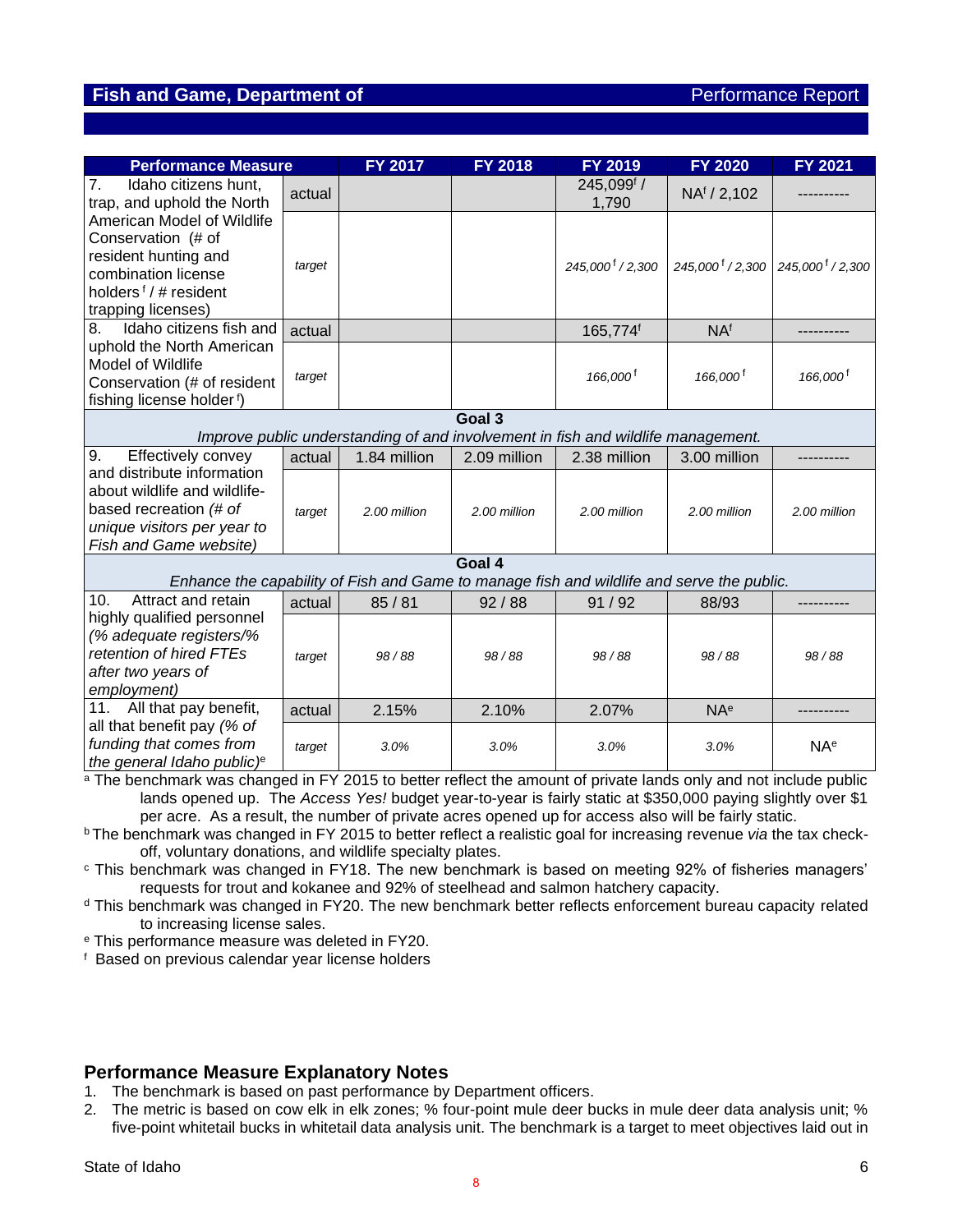big game species plans. Objectives in the plans are based on historical biological data as well as the social requests for various hunting experiences. Many external factors, such as wildfire and weather, affect the Department's ability to achieve objectives.

- 3. This measure was added in FY 2014. The benchmark is based on maintaining the FY 2013 level of production.
- 4. The benchmark is based on past success of the Access Yes! program and the cost per acre.
- 5. This measure was added in FY 2020. The benchmark is based on maintaining the FY 2020 level of acreage, past success of the Large Tract program, available budget, and cost per acre.
- 6. This measure was added in FY 2020. The benchmark is based on maintaining the FY 2020 level of acreage, past success of the Endowment Land Agreement, available budget, and cost per acre.
- 7. This measure was added in FY 2020. The benchmark is based on maintaining the calendar year 2019 level of resident hunting & combo license holders and FY 2020 trapping license holder.
- 8. This measure was added in FY 2020. The benchmark is based on maintaining the calendar year 2019 level of resident fishing license holders.
- 9. This performance measure was added in FY 2014. The benchmark is based on expected growth in web traffic.
- 10. An "adequate register" is defined as one with at least five qualified applicants. The percent of adequate registers was determined by the formula **[# adequate registers total open competitive registers]**. The benchmark is based on the average over the past four fiscal years.
- 11. "Funding from the general public" is defined as revenue from the sales of wildlife license plates, the non-game tax check-off, donations to the Department, and interest income. The percent of funding from the general public was calculated by the formula **[funding from general public**  $\div$  **(funding from general public + license sales)]**. The benchmark reflects a goal of increasing this revenue by \$328,691 from FY 2016.

#### **For More Information Contact**

Ian Malepeai Marketing Program Manager Fish and Game, Department of P.O. Box 25 Boise, ID 83707 Phone: (208) 287-2870 E-mail: [ian.malepeai@idfg.idaho.gov](mailto:ian.malepeai@idfg.idaho.gov)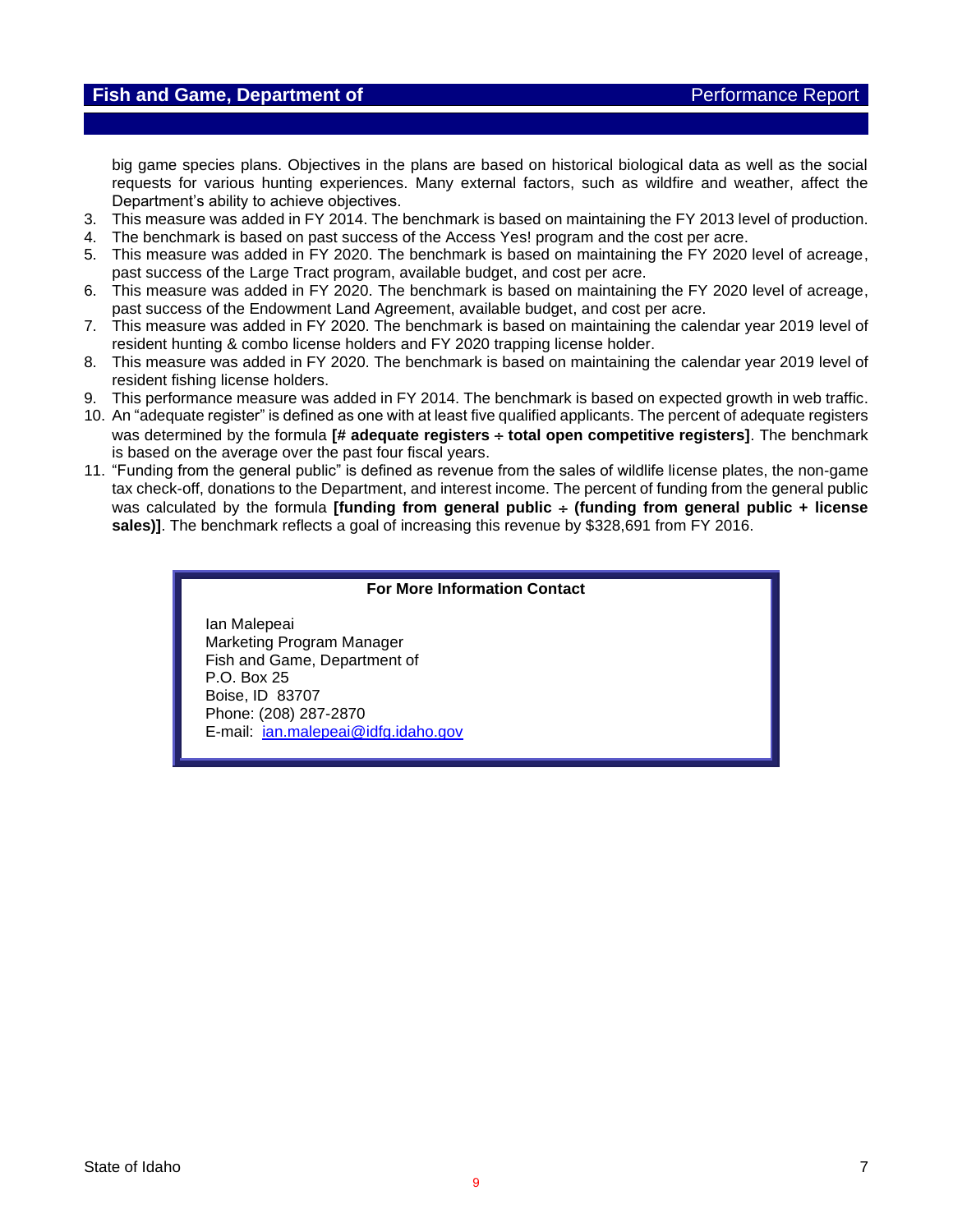# **Fish and Game, Department of Analyst: Sepich Analyst: Sepich**

## **FY 2020 Actual Expenditures by Division**

|      |         |                    | <b>FTP</b>                        | PC         | <b>OE</b>  | co        | T/B       | <b>LS</b> | <b>Total</b> |
|------|---------|--------------------|-----------------------------------|------------|------------|-----------|-----------|-----------|--------------|
| 0.30 |         |                    | FY 2020 Original Appropriation    |            |            |           |           |           |              |
|      | 0050-20 | Ded                | 288.00                            | 26,480,300 | 14,081,000 | 6,337,300 | 174,800   | 0         | 47,073,400   |
|      | 0050-22 | Ded                | 30.96                             | 4,220,500  | 7,568,500  | 0         | 0         | 0         | 11,789,000   |
|      | 0051-20 | Ded                | 3.11                              | 475,300    | 3,677,600  | 0         | 0         | 0         | 4,152,900    |
|      | 0051-22 | Ded                | 9.12                              | 1,105,100  | 463,700    | 0         | 0         | 0         | 1,568,800    |
|      | 0055-00 | Ded                | 0.00                              | 0          | 2,900      | 0         | 1,100,000 | 0         | 1,102,900    |
|      | 0524-00 | Ded                | 1.86                              | 438,800    | 1,454,700  | 0         | 0         | 0         | 1,893,500    |
|      | 0530-00 | Ded                | 0.00                              | 11,400     | 39,100     | $\Omega$  | 0         | 0         | 50,500       |
|      | 0050-21 | Fed                | 235.95                            | 25,989,300 | 32,690,700 | 1,142,100 | 0         | 0         | 59,822,100   |
|      | Totals: |                    | 569.00                            | 58,720,700 | 59,978,200 | 7,479,400 | 1,274,800 | 0         | 127,453,100  |
| 0.41 |         |                    | <b>Prior Year Reappropriation</b> |            |            |           |           |           |              |
|      | 0050-20 | Ded                | 0.00                              | 0          | 300,000    | 0         | 0         | 0         | 300,000      |
|      | 0050-21 | Fed                | 0.00                              | 0          | 200,000    | 0         | 0         | 0         | 200,000      |
|      | Totals: |                    | 0.00                              | 0          | 500,000    | 0         | 0         | 0         | 500,000      |
| 0.44 |         | <b>Rescissions</b> |                                   |            |            |           |           |           |              |
|      | 0050-20 | Ded                | 0.00                              | (50, 300)  | 0          | 0         | 0         | 0         | (50, 300)    |
|      | 0050-22 | Ded                | 0.00                              | (8,000)    | $\Omega$   | 0         | 0         | 0         | (8,000)      |
|      | 0051-20 | Ded                | 0.00                              | (1,100)    | 0          | 0         | 0         | 0         | (1, 100)     |
|      | 0051-22 | Ded                | 0.00                              | (2,300)    | 0          | 0         | 0         | 0         | (2,300)      |
|      | 0524-00 | Ded                | 0.00                              | (1,000)    | 0          | 0         | 0         | 0         | (1,000)      |
|      | 0050-21 | Fed                | 0.00                              | (49, 800)  | 0          | 0         | 0         | 0         | (49, 800)    |
|      | Totals: |                    | 0.00                              | (112,500)  | 0          | 0         | 0         | 0         | (112,500)    |
| 1.00 |         |                    | FY 2020 Total Appropriation       |            |            |           |           |           |              |
|      | 0050-20 | Ded                | 288.00                            | 26,430,000 | 14,381,000 | 6,337,300 | 174,800   | 0         | 47,323,100   |
|      | 0050-22 | Ded                | 30.96                             | 4,212,500  | 7,568,500  | 0         | 0         | 0         | 11,781,000   |
|      | 0051-20 | Ded                | 3.11                              | 474,200    | 3,677,600  | 0         | 0         | 0         | 4,151,800    |
|      | 0051-22 | Ded                | 9.12                              | 1,102,800  | 463,700    | 0         | 0         | 0         | 1,566,500    |
|      | 0055-00 | Ded                | 0.00                              | 0          | 2,900      | 0         | 1,100,000 | 0         | 1,102,900    |
|      | 0524-00 | Ded                | 1.86                              | 437,800    | 1,454,700  | 0         | 0         | 0         | 1,892,500    |
|      | 0530-00 | Ded                | 0.00                              | 11,400     | 39,100     | $\Omega$  | 0         | 0         | 50,500       |
|      | 0050-21 | Fed                | 235.95                            | 25,939,500 | 32,890,700 | 1,142,100 | 0         | 0         | 59,972,300   |
|      | Totals: |                    | 569.00                            | 58,608,200 | 60,478,200 | 7,479,400 | 1,274,800 | 0         | 127,840,600  |
| 1.13 |         |                    | <b>Net FTP or Fund Adjustment</b> |            |            |           |           |           |              |
|      | 0050-20 | Ded                | (0.51)                            | 0          | 0          | 0         | 0         | 0         | 0            |
|      | 0050-22 | Ded                | 1.54                              | 0          | 0          | 0         | 0         | 0         | 0            |
|      | 0051-20 | Ded                | 0.03                              | 0          | 0          | 0         | 0         | 0         | 0            |
|      | 0051-22 | Ded                | (3.64)                            | 0          | 0          | 0         | 0         | 0         | 0            |
|      | 0524-00 | Ded                | (0.78)                            | 0          | 0          | 0         | 0         | 0         | 0            |
|      | 0050-21 | Fed                | 3.36                              | 0          | 0          | 0         | 0         | 0         | 0            |
|      | Totals: |                    | 0.00                              | 0          | 0          | 0         | 0         | 0         | $\mathbf 0$  |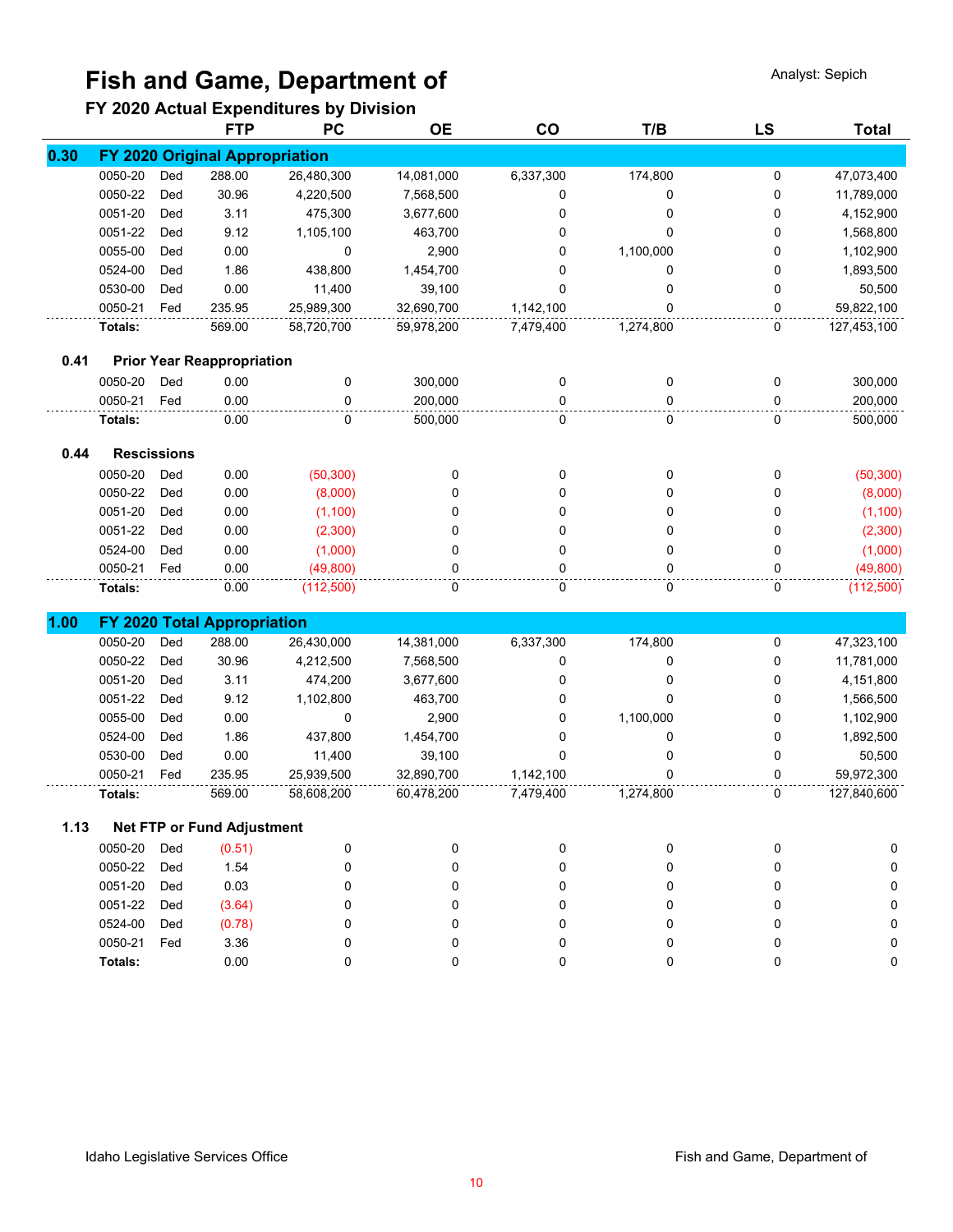# **Fish and Game, Department of Analyst: Sepich Analyst: Sepich**

## **FY 2020 Actual Expenditures by Division**

|      |         |                            | <b>FTP</b>                      | PC          | <b>OE</b>   | CO         | T/B     | <b>LS</b>   | <b>Total</b> |
|------|---------|----------------------------|---------------------------------|-------------|-------------|------------|---------|-------------|--------------|
| 1.21 |         | <b>Net Object Transfer</b> |                                 |             |             |            |         |             |              |
|      | 0050-20 | Ded                        | 0.00                            | (585,000)   | (953,600)   | 1,474,600  | 64,000  | 0           | $\Omega$     |
|      | 0050-22 | Ded                        | 0.00                            | 0           | (248, 100)  | 248,100    | 0       | 0           | $\Omega$     |
|      | 0051-20 | Ded                        | 0.00                            | 0           | (756, 600)  | 756,600    | 0       | 0           | 0            |
|      | 0051-22 | Ded                        | 0.00                            | 0           | (3,200)     | 3,200      | 0       | 0           | 0            |
|      | 0524-00 | Ded                        | 0.00                            | 0           | (232, 500)  | 232,500    | 0       | 0           | 0            |
|      | 0050-21 | Fed                        | 0.00                            | 0           | (1,412,500) | 1,209,000  | 203,500 | 0           | 0            |
|      | Totals: |                            | 0.00                            | (585,000)   | (3,606,500) | 3,924,000  | 267,500 | 0           | $\mathbf 0$  |
| 1.31 |         |                            | Net Transfer Between Programs   |             |             |            |         |             |              |
|      | 0050-20 | Ded                        | 0.00                            | 0           | 0           | 0          | 0       | 0           | $\Omega$     |
|      | 0050-22 | Ded                        | 0.00                            | 0           | 0           | 0          | 0       | 0           | $\Omega$     |
|      | 0051-20 | Ded                        | 0.00                            | 0           | 0           | 0          | 0       | 0           | $\Omega$     |
|      | 0051-22 | Ded                        | 0.00                            | 0           | 0           | 0          | 0       | 0           | 0            |
|      | 0524-00 | Ded                        | 0.00                            | 0           | 0           | 0          | 0       | 0           | 0            |
|      | 0050-21 | Fed                        | 0.00                            | 0           | 0           | $\Omega$   | 0       | 0           | 0            |
|      | Totals: |                            | 0.00                            | 0           | 0           | 0          | 0       | 0           | 0            |
| 1.41 |         |                            | <b>Receipt to Appropriation</b> |             |             |            |         |             |              |
|      | 0050-20 | Ded                        | 0.00                            | 0           | 127,900     | 83,500     | 0       | 0           | 211,400      |
|      | 0524-00 | Ded                        | 0.00                            | 0           | 6,300       | 0          | 0       | 0           | 6,300        |
|      | 0050-21 | Fed                        | 0.00                            | $\Omega$    | 32,000      | 11,800     | 0       | $\Omega$    | 43,800       |
|      | Totals: |                            | 0.00                            | 0           | 166,200     | 95,300     | 0       | $\mathbf 0$ | 261,500      |
| 1.61 |         |                            | <b>Reverted Appropriation</b>   |             |             |            |         |             |              |
|      | 0050-20 | Ded                        | 0.00                            | (808,000)   | (558, 600)  | (182,900)  | 0       | 0           | (1,549,500)  |
|      | 0050-22 | Ded                        | 0.00                            | (826, 500)  | (2,991,000) | (21, 800)  | 0       | 0           | (3,839,300)  |
|      | 0051-20 | Ded                        | 0.00                            | (191,600)   | (395,000)   | (7,900)    | 0       | 0           | (594, 500)   |
|      | 0051-22 | Ded                        | 0.00                            | (506, 600)  | (211, 700)  | 0          | 0       | 0           | (718, 300)   |
|      | 0055-00 | Ded                        | 0.00                            | $\mathbf 0$ | (2,600)     | 0          | 0       | 0           | (2,600)      |
|      | 0524-00 | Ded                        | 0.00                            | (245, 200)  | (533, 400)  | (62,900)   | 0       | 0           | (841,500)    |
|      | 0530-00 | Ded                        | 0.00                            | (6,900)     | (29, 500)   | 0          | 0       | 0           | (36, 400)    |
|      | 0050-21 | Fed                        | 0.00                            | (2,300,400) | (3,097,900) | (116, 200) | (100)   | 0           | (5,514,600)  |
|      | Totals: |                            | 0.00                            | (4,885,200) | (7,819,700) | (391, 700) | (100)   | 0           | (13,096,700) |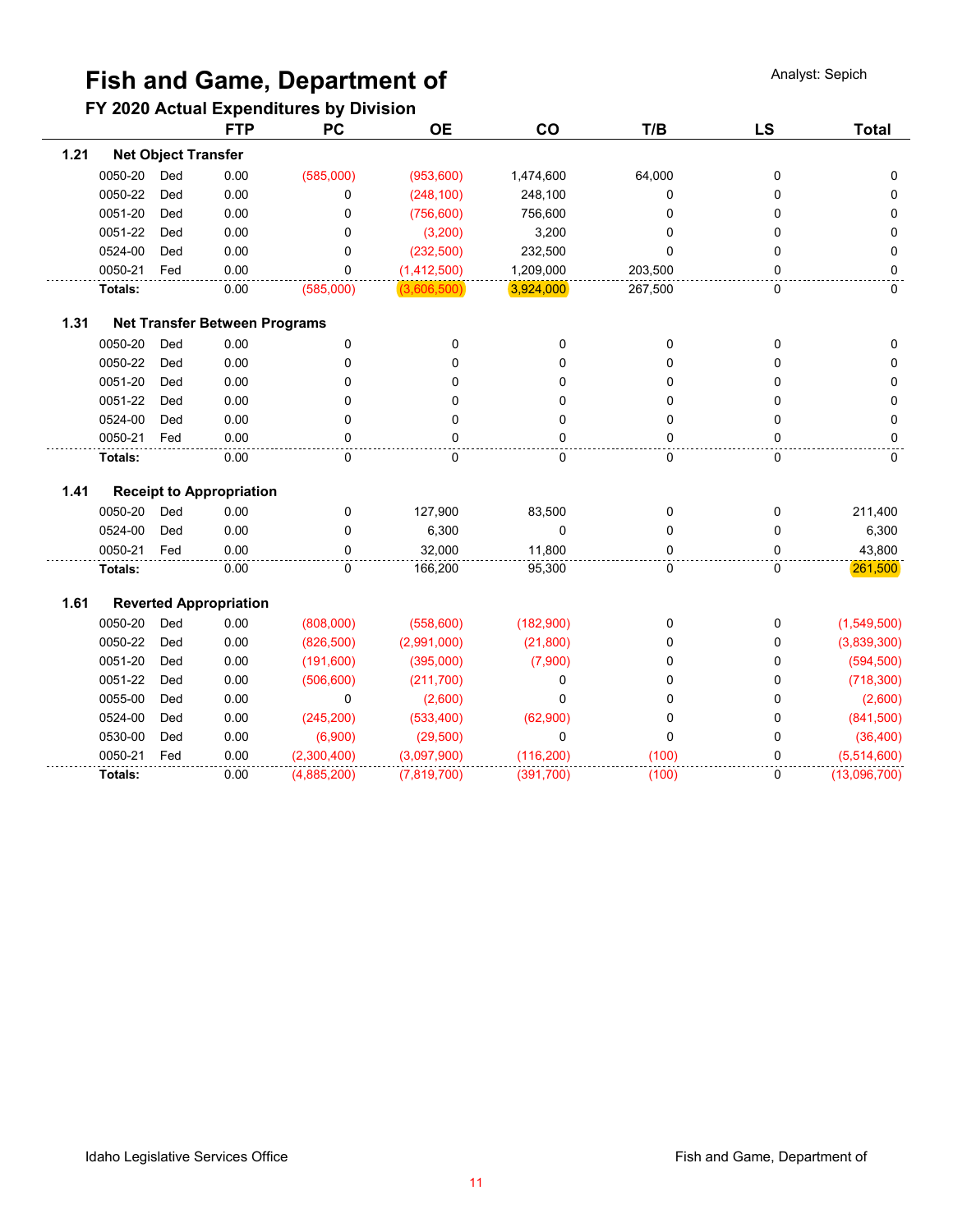# **Fish and Game, Department of Analyst: Sepich Analyst: Sepich**

## **FY 2020 Actual Expenditures by Division**

|      |                                                 | <b>FTP</b> | <b>PC</b>  | <b>OE</b>  | co         | T/B       | <b>LS</b>   | <b>Total</b> |
|------|-------------------------------------------------|------------|------------|------------|------------|-----------|-------------|--------------|
| 2.00 | <b>FY 2020 Actual Expenditures</b>              |            |            |            |            |           |             |              |
|      | 0050-20<br>Ded                                  | 287.49     | 25,037,000 | 12,996,700 | 7,712,500  | 238,800   | 0           | 45,985,000   |
|      | Fish and Game (Licenses)                        |            | 25,037,000 | 12,996,700 | 7,712,500  | 238,800   | $\Omega$    | 45,985,000   |
|      | 0050-22<br>Ded                                  | 32.50      | 3,386,000  | 4,329,400  | 226,300    | 0         | 0           | 7,941,700    |
|      | Fish and Game (Other)                           |            | 3,386,000  | 4,329,400  | 226,300    | 0         | $\Omega$    | 7,941,700    |
|      | 0051-20 Ded                                     | 3.14       | 282,600    | 2,526,000  | 748,700    | 0         | $\Omega$    | 3,557,300    |
|      | Fish and Game Set-Aside<br>(Licenses)           |            | 282,600    | 2,526,000  | 748,700    | 0         | $\Omega$    | 3,557,300    |
|      | 0051-22 Ded                                     | 5.48       | 596,200    | 248,800    | 3,200      | 0         | 0           | 848,200      |
|      | Fish and Game Set-Aside<br>(Other)              |            | 596,200    | 248,800    | 3,200      | 0         | $\Omega$    | 848,200      |
|      | 0055-00<br>Ded                                  | 0.00       | 0          | 300        | $\Omega$   | 1,100,000 | 0           | 1,100,300    |
|      | Expendable Big Game<br>Depredation              |            | 0          | 300        | 0          | 1,100,000 | $\Omega$    | 1,100,300    |
|      | 0524-00<br>Ded                                  | 1.08       | 192,600    | 695,100    | 169,600    | 0         | 0           | 1,057,300    |
|      | <b>Fish and Game</b><br><b>Expendable Trust</b> |            | 192,600    | 695,100    | 169,600    | 0         | $\mathbf 0$ | 1,057,300    |
|      | 0530-00<br>Ded                                  | 0.00       | 4.500      | 9.600      | 0          | 0         | 0           | 14,100       |
|      | <b>Fish and Game</b><br>Nonexpendable Trust     |            | 4,500      | 9,600      | 0          | 0         | 0           | 14,100       |
|      | 0050-21 Fed                                     | 239.31     | 23,639,100 | 28,412,300 | 2,246,700  | 203,400   | 0           | 54,501,500   |
|      | Fish and Game (Federal)                         |            | 23,639,100 | 28,412,300 | 2,246,700  | 203,400   | $\Omega$    | 54,501,500   |
|      | Totals:                                         | 569.00     | 53,138,000 | 49,218,200 | 11,107,000 | 1,542,200 | 0           | 115,005,400  |

#### **Difference: Actual Expenditures minus Total Appropriation**

| 0050-20                  | Ded                                   | (1,393,000) | (1,384,300)    | 1,375,200 | 64,000      | $\Omega$    | (1,338,100)    |
|--------------------------|---------------------------------------|-------------|----------------|-----------|-------------|-------------|----------------|
| Fish and Game (Licenses) |                                       | $(5.3\%)$   | $(9.6\%)$      | 21.7%     | 36.6%       | N/A         | $(2.8\%)$      |
| 0050-22                  | Ded                                   | (826, 500)  | (3,239,100)    | 226,300   | 0           | $\mathbf 0$ | (3,839,300)    |
| Fish and Game (Other)    |                                       | (19.6%)     | $(42.8\%)$     | N/A       | N/A         | N/A         | (32.6%)        |
| 0051-20                  | Ded                                   | (191,600)   | (1, 151, 600)  | 748,700   | 0           | $\mathbf 0$ | (594, 500)     |
|                          | Fish and Game Set-Aside (Licenses)    | $(40.4\%)$  | (31.3%)        | N/A       | N/A         | N/A         | (14.3%)        |
| 0051-22                  | Ded                                   | (506, 600)  | (214,900)      | 3,200     | 0           | $\mathbf 0$ | (718, 300)     |
|                          | Fish and Game Set-Aside (Other)       | $(45.9\%)$  | (46.3%)        | N/A       | N/A         | N/A         | $(45.9\%)$     |
| 0055-00                  | Ded                                   | $\mathbf 0$ | (2,600)        | $\Omega$  | $\mathbf 0$ | $\mathbf 0$ | (2,600)        |
|                          | Expendable Big Game Depredation       | N/A         | (89.7%)        | N/A       | 0.0%        | N/A         | $(0.2\%)$      |
| 0524-00                  | Ded                                   | (245, 200)  | (759,600)      | 169,600   | 0           | $\Omega$    | (835, 200)     |
|                          | Fish and Game Expendable Trust        | $(56.0\%)$  | $(52.2\%)$     | N/A       | N/A         | N/A         | $(44.1\%)$     |
| 0530-00                  | Ded                                   | (6,900)     | (29,500)       | $\Omega$  | $\mathbf 0$ | $\Omega$    | (36, 400)      |
|                          | Fish and Game Nonexpendable Trust     | (60.5%)     | $(75.4\%)$     | N/A       | N/A         | N/A         | $(72.1\%)$     |
| 0050-21                  | Fed                                   | (2,300,400) | (4,478,400)    | 1,104,600 | 203,400     | $\mathbf 0$ | (5,470,800)    |
| Fish and Game (Federal)  |                                       | $(8.9\%)$   | $(13.6\%)$     | 96.7%     | N/A         | N/A         | $(9.1\%)$      |
|                          | <b>Difference From Total Approp</b>   | (5,470,200) | (11, 260, 000) | 3,627,600 | 267,400     | $\mathbf 0$ | (12, 835, 200) |
|                          | <b>Percent Diff From Total Approp</b> | $(9.3\%)$   | (18.6%)        | 48.5%     | 21.0%       | N/A         | $(10.0\%)$     |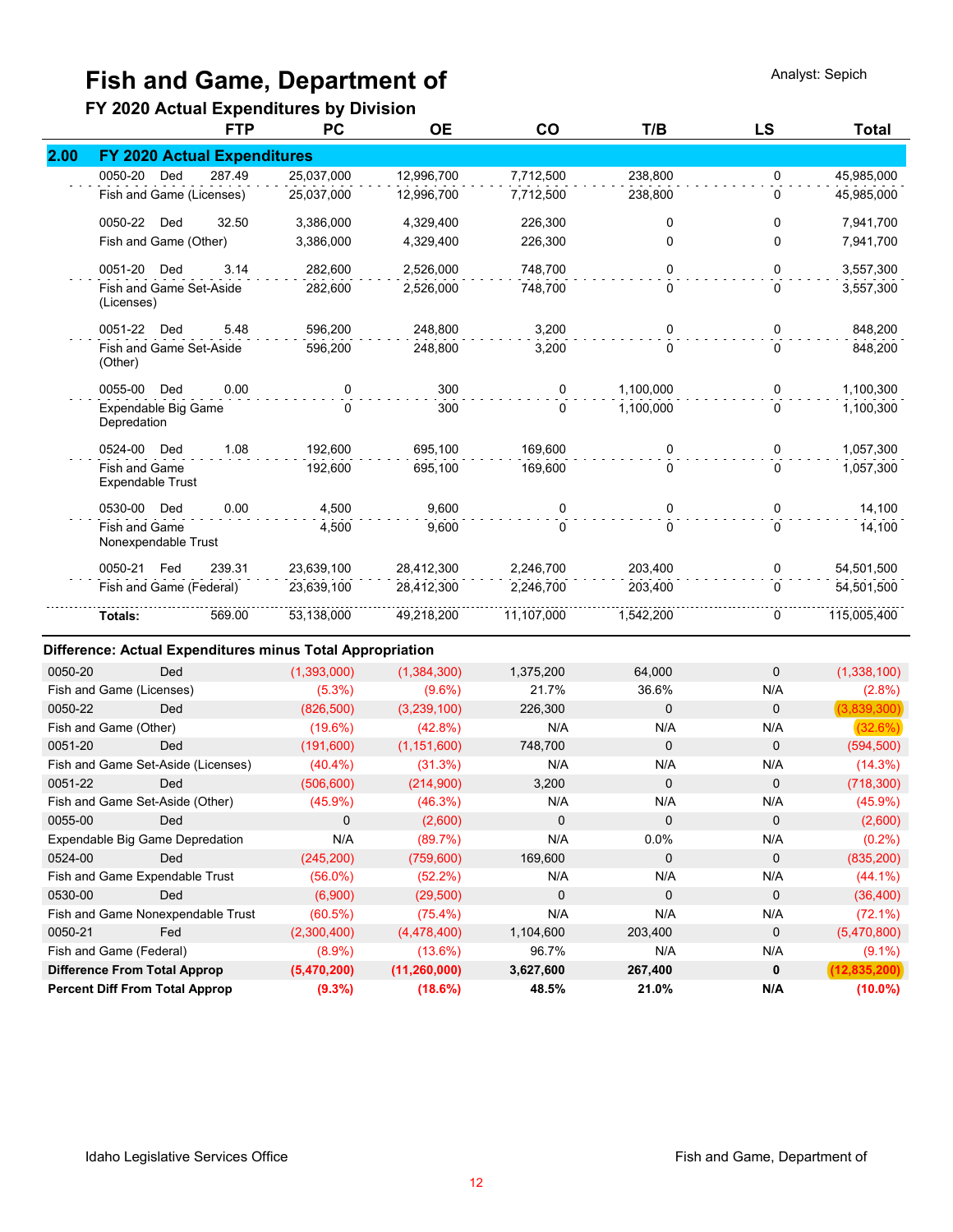# **Idaho Department of Fish and Game Agency Profile**



FY 2022 Idaho Legislative Budget Book Department of Fish and Game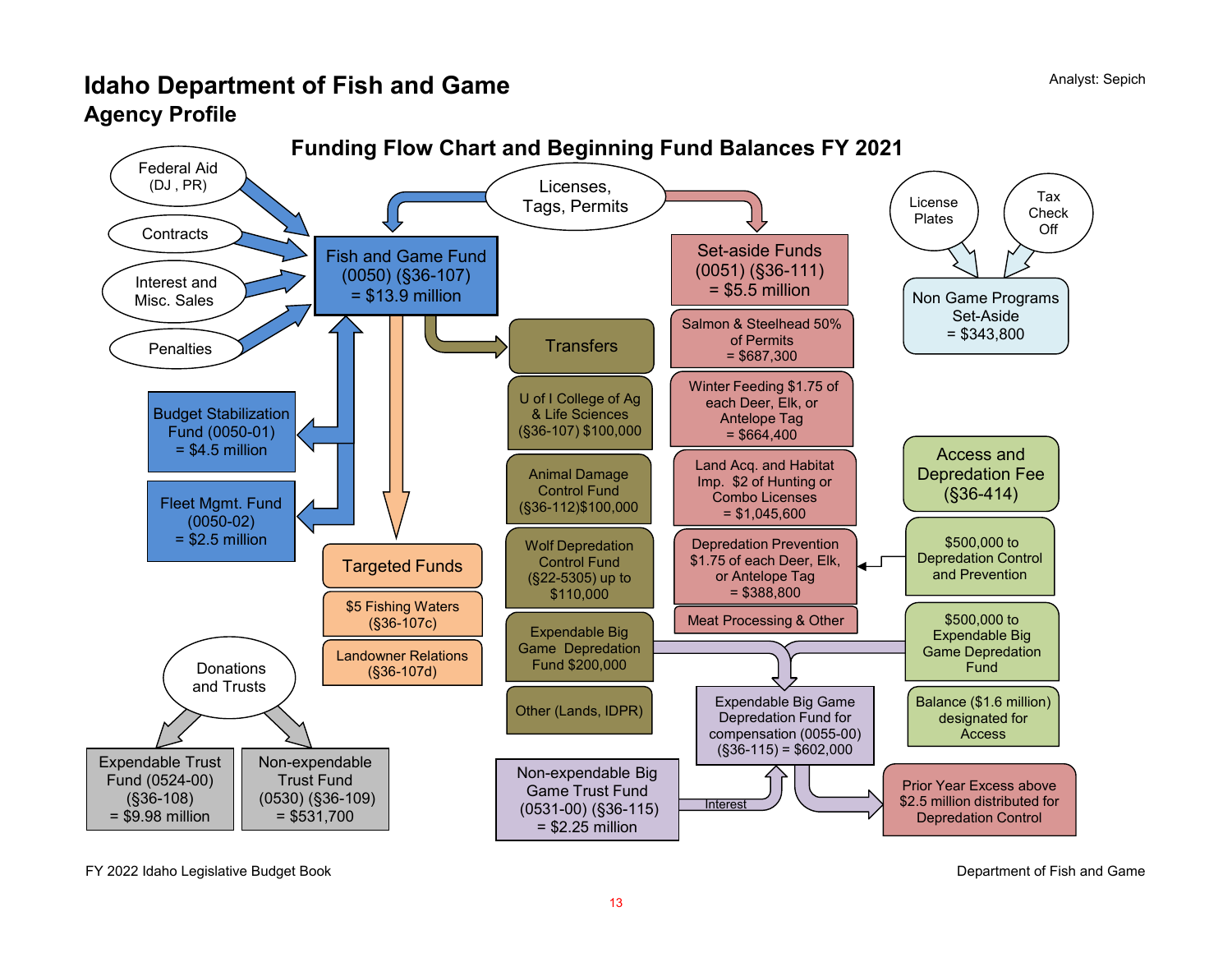# **Department of Fish and Game**

## **Comparative Summary**

|                                           | <b>Agency Request</b> |          | <b>Governor's Rec</b> |            |         |                |
|-------------------------------------------|-----------------------|----------|-----------------------|------------|---------|----------------|
| <b>Decision Unit</b>                      | <b>FTP</b>            | General  | Total                 | <b>FTP</b> | General | Total          |
| FY 2021 Original Appropriation            | 553.00                | $\bf{0}$ | 123,605,300           | 553.00     | 0       | 123,605,300    |
| <b>Removal of Onetime Expenditures</b>    | 0.00                  | 0        | (10, 293, 300)        | 0.00       | 0       | (10, 293, 300) |
| <b>Base Adjustments</b>                   | 0.00                  | 0        | 0                     | 0.00       | 0       | 0              |
| <b>FY 2022 Base</b>                       | 553.00                | $\bf{0}$ | 113,312,000           | 553.00     | 0       | 113,312,000    |
| <b>Benefit Costs</b>                      | 0.00                  | 0        | 1,055,700             | 0.00       | 0       | 182,200        |
| <b>Replacement Items</b>                  | 0.00                  | 0        | 5,260,200             | 0.00       | 0       | 5,260,200      |
| <b>Statewide Cost Allocation</b>          | 0.00                  | 0        | 189,200               | 0.00       | 0       | 189,200        |
| <b>Change in Employee Compensation</b>    | 0.00                  | 0        | 496,300               | 0.00       | 0       | 792,000        |
| FY 2022 Program Maintenance               | 553.00                | $\bf{0}$ | 120,313,400           | 553.00     | 0       | 119,735,600    |
| 1. Regional Office Lease Payoff           | 0.00                  | 0        | 1,500,000             | 0.00       | 0       | 1,500,000      |
| 2. Albeni Falls Mitigation                | 0.00                  | 0        | 6,423,500             | 0.00       | 0       | 6,423,500      |
| 3. Good Neighbor Authority                | 0.00                  | 0        | 175,000               | 0.00       | 0       | 175,000        |
| 4. Salmon Monitoring and Evaluation       | 0.00                  | 0        | 344,500               | 0.00       | 0       | 344,500        |
| <b>FY 2022 Total</b>                      | 553.00                | $\bf{0}$ | 128,756,400           | 553.00     | 0       | 128, 178, 600  |
| <b>Change from Original Appropriation</b> | 0.00                  | 0        | 5,151,100             | 0.00       | 0       | 4,573,300      |
| % Change from Original Appropriation      |                       |          | 4.2%                  |            |         | 3.7%           |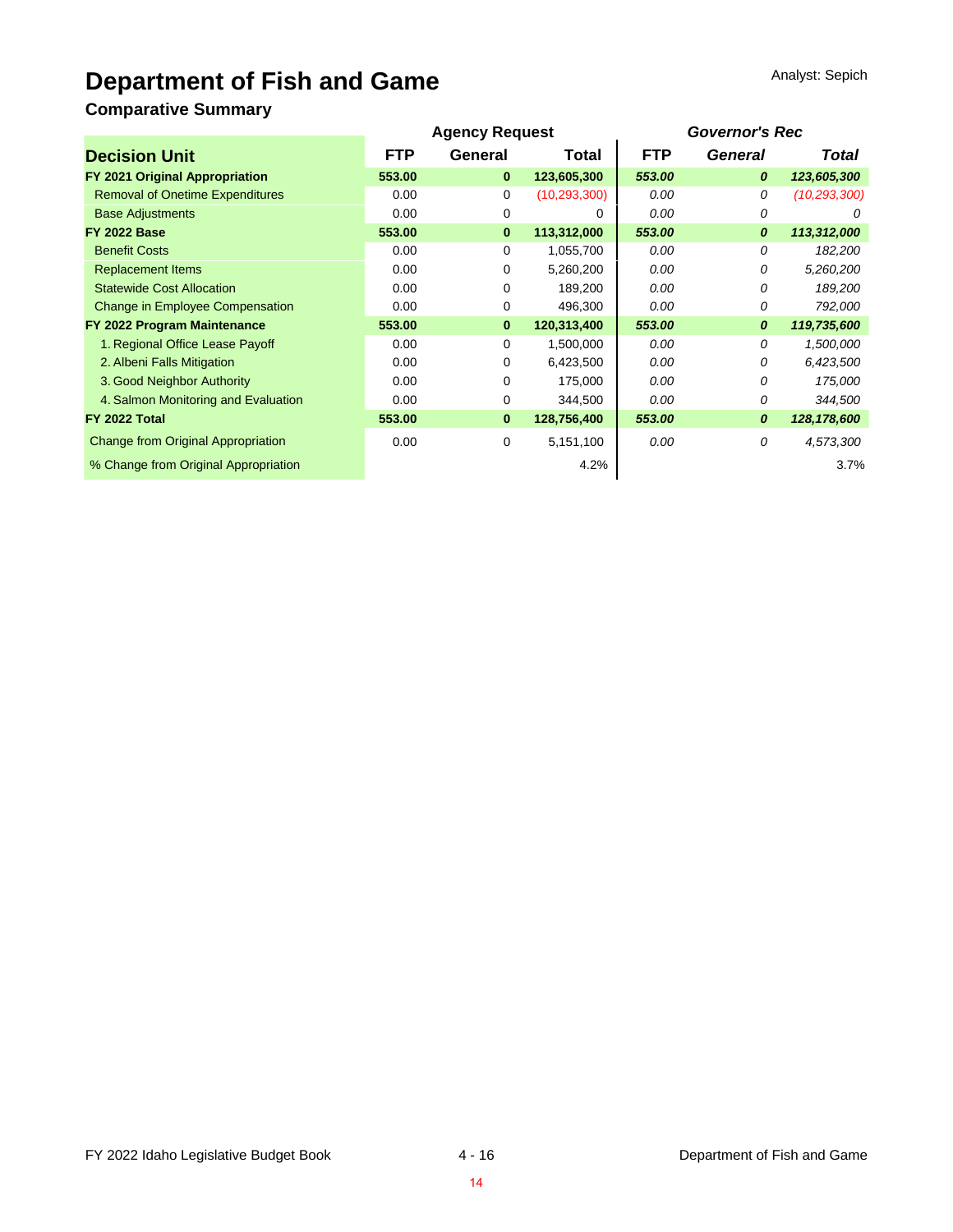| Analyst: Sepich<br><b>Department of Fish and Game</b>                                                                                                                                                                                                                                                                                                                                                                                                                                                                                                                                                                                                                                              |            |          |                  |                |             |  |
|----------------------------------------------------------------------------------------------------------------------------------------------------------------------------------------------------------------------------------------------------------------------------------------------------------------------------------------------------------------------------------------------------------------------------------------------------------------------------------------------------------------------------------------------------------------------------------------------------------------------------------------------------------------------------------------------------|------------|----------|------------------|----------------|-------------|--|
| <b>Budget by Decision Unit</b>                                                                                                                                                                                                                                                                                                                                                                                                                                                                                                                                                                                                                                                                     | <b>FTP</b> | General  | <b>Dedicated</b> | <b>Federal</b> | Total       |  |
| FY 2021 Original Appropriation                                                                                                                                                                                                                                                                                                                                                                                                                                                                                                                                                                                                                                                                     |            |          |                  |                |             |  |
| The Legislature funded 11 line items for FY 2021: These included \$408,100 for wolf population estimates;<br>\$329,300 for pheasant stocking; \$2,156,000 for Albeni Falls Dam mitigation projects; \$300,000 for a<br>replacement residence at the Hayspur Fish Hatchery; \$1,085,000 to restore the Black Lake Ranch WMA;<br>\$650,300 for work on the Coeur d'Alene Restoration Partnership; \$213,000 for smolt transportation costs;<br>\$275,000 for habitat restoration and population evaluation; \$120,000 for Black Canyon Dam remediation;<br>\$330,000 for equipment storage buildings; and consolidation of IT services into the Office of Information<br><b>Technology Services.</b> |            |          |                  |                |             |  |
|                                                                                                                                                                                                                                                                                                                                                                                                                                                                                                                                                                                                                                                                                                    | 553.00     | $\Omega$ | 67,230,300       | 56,375,000     | 123.605.300 |  |
| <b>Removal of Onetime Expenditures</b>                                                                                                                                                                                                                                                                                                                                                                                                                                                                                                                                                                                                                                                             |            |          |                  |                |             |  |
| This adjustment removes amounts for replacement items and line items funded on a onetime basis in FY<br>2021                                                                                                                                                                                                                                                                                                                                                                                                                                                                                                                                                                                       |            |          |                  |                |             |  |

| 2021.                     |      |  |                                            |  |
|---------------------------|------|--|--------------------------------------------|--|
| Agency Request            | 0.00 |  | $(6,264,200)$ $(4,029,100)$ $(10,293,300)$ |  |
| Governor's Recommendation | 0.00 |  | 0 (6,264,200) (4,029,100) (10,293,300)     |  |

#### **Base Adjustments**

The following is a series of adjustments requested to realign the base budget. First, the department requests a transfer of 3.00 FTP and \$141,200 from personnel costs and \$500 in operating expenditures from license funds from the Communications Program to the Administration Program to move front desk staff at the headquarters building to align with the supervisory structure. Next, \$100,000 from the Fish and Game Set-Aside (Other) Fund is transferred to the Wildlife Mitigation and Habitat Conservation Program, and shifted to the Fish and Game Set-Aside (Dedicated) Fund to account for increased dedicated revenues. Additionally \$16,000 from the Fish and Game (Other) fund is moved from the Wildlife Program to the Communications Program to shift the operating budgets for the Farragut and Blacks Creek shooting ranges where other shooting range-related costs are budgeted. Finally, dedicated license dollars are shifted to federal Pittman-Robertson funds to take advantage of employee work that is eligible for federal grant reimbursement. These adjustments all net to zero, with a total of \$43,300 shifting from dedicated to federal dollars.

| Agency Request            | 0.00   |   | (43,300)   | 43,300     |             |
|---------------------------|--------|---|------------|------------|-------------|
| Governor's Recommendation | 0.00   | 0 | (43,300)   | 43,300     |             |
| <b>FY 2022 Base</b>       |        |   |            |            |             |
| <b>Agency Request</b>     | 553.00 |   | 60,922,800 | 52,389,200 | 113,312,000 |
| Governor's Recommendation | 553.00 |   | 60,922,800 | 52,389,200 | 113,312,000 |
|                           |        |   |            |            |             |

#### **Benefit Costs**

Employer-paid benefit changes include an 11% increase (or \$1,371 per eligible FTP) for health insurance, bringing the total appropriation to \$13,848 per FTP. The department pays a unique surcharge of \$918 in addition to the statewide employer-paid benefits for health insurance to account for actual usage of health insurance benefits. Also included is a restoration of the unemployment insurance rate, a partial restoration of the unused sick leave rate, and adjustments to workers' compensation that vary by agency. The total includes the shift of \$2,100 from federal funds to and \$4,600 from the Fish and Game (Other) Fund to dedicated licenses fees to better align appropriated increases with the anticipated fund source for these costs.

Agency Request  $0.00$  0 621,500 434,200 1,055,700 *The Governor recommends no increase for health insurance due to fewer claims than expected and a oneyear holiday for employers who contribute to the PERSI-managed sick leave plan. The total includes a netzero shift of \$1,700 to federal funds from the Fish and Game License Fund (\$1,500) and the Fish and Game (Other) Fund (\$200) to better align appropriated increases with the anticipated fund source for these costs.*

| Governor's Recommendation<br>0.00 |  | 106.000 | 76.200 | 182,200 |
|-----------------------------------|--|---------|--------|---------|
|-----------------------------------|--|---------|--------|---------|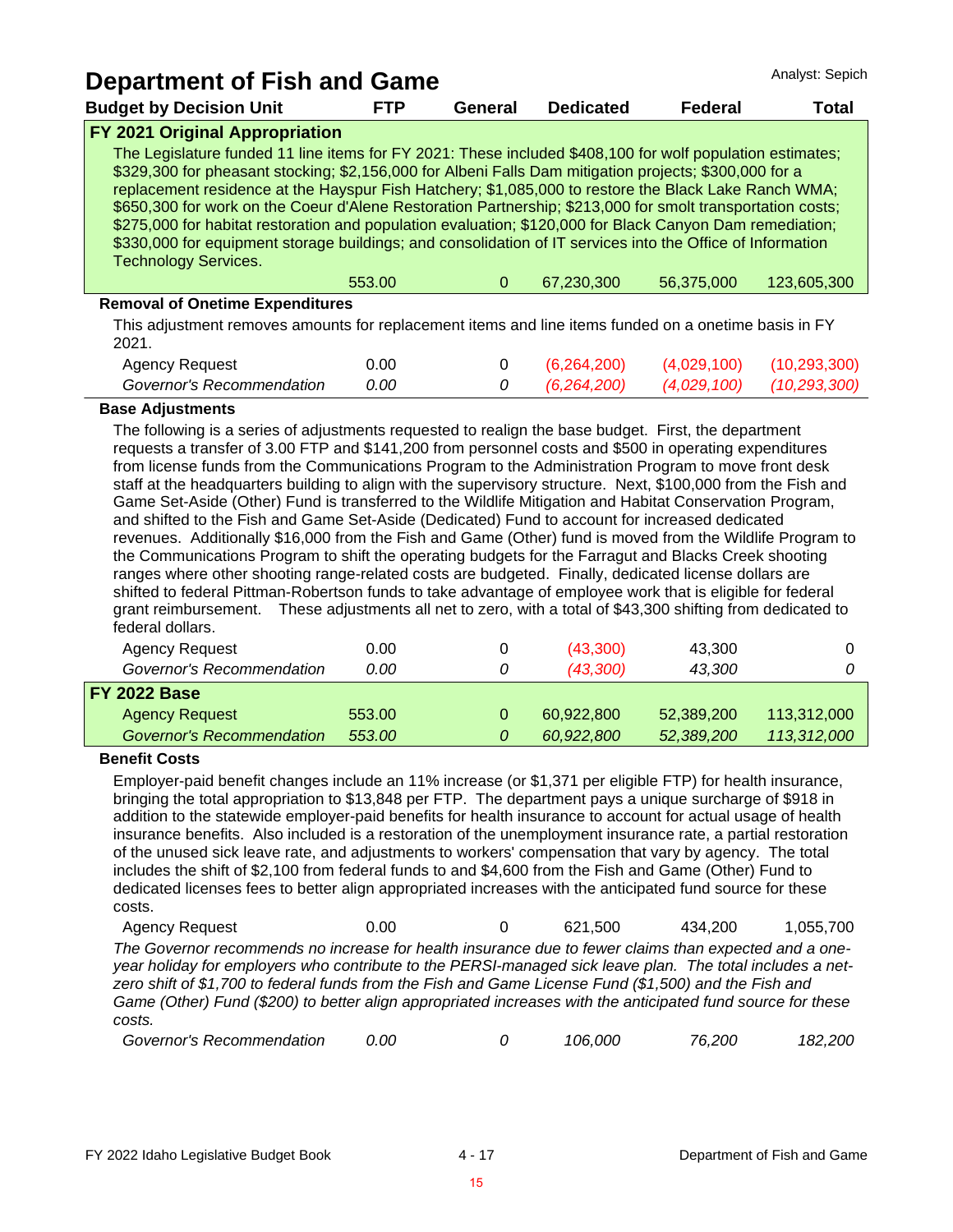| <b>Department of Fish and Game</b>                                                                                                                                                                                                                                                                                                                                                                                                                                                                                                                                                                                                                                                                                                                                                                                                                                                                                                                                                                                                                                                                                                                                                                                                                                                                                                                                                                                                                                                                                                           |            |                |                  |                | Analyst: Sepich       |
|----------------------------------------------------------------------------------------------------------------------------------------------------------------------------------------------------------------------------------------------------------------------------------------------------------------------------------------------------------------------------------------------------------------------------------------------------------------------------------------------------------------------------------------------------------------------------------------------------------------------------------------------------------------------------------------------------------------------------------------------------------------------------------------------------------------------------------------------------------------------------------------------------------------------------------------------------------------------------------------------------------------------------------------------------------------------------------------------------------------------------------------------------------------------------------------------------------------------------------------------------------------------------------------------------------------------------------------------------------------------------------------------------------------------------------------------------------------------------------------------------------------------------------------------|------------|----------------|------------------|----------------|-----------------------|
| <b>Budget by Decision Unit</b>                                                                                                                                                                                                                                                                                                                                                                                                                                                                                                                                                                                                                                                                                                                                                                                                                                                                                                                                                                                                                                                                                                                                                                                                                                                                                                                                                                                                                                                                                                               | <b>FTP</b> | <b>General</b> | <b>Dedicated</b> | <b>Federal</b> | <b>Total</b>          |
| <b>Replacement Items</b>                                                                                                                                                                                                                                                                                                                                                                                                                                                                                                                                                                                                                                                                                                                                                                                                                                                                                                                                                                                                                                                                                                                                                                                                                                                                                                                                                                                                                                                                                                                     |            |                |                  |                |                       |
| This request includes: \$436,400 for computers; \$341,000 for network and server equipment; \$100,200 to<br>replace raceway head gates at the Napa Fish Hatchery; \$2,563,700 for fleet replacement; \$490,000 for four<br>diesel-powered one-ton trucks; \$41,000 for field equipment; \$265,000 for construction equipment; \$52,200<br>for sampling equipment; \$55,000 for material handling equipment; and \$915,700 for motorized equipment<br>including boats and trailers, for a total of \$5,260,200. Of this amount, \$78,000 is from federal funds, with<br>the remainder, or \$5,182,200, from the Fish and Game License Fund.                                                                                                                                                                                                                                                                                                                                                                                                                                                                                                                                                                                                                                                                                                                                                                                                                                                                                                   |            |                |                  |                |                       |
| <b>Agency Request</b>                                                                                                                                                                                                                                                                                                                                                                                                                                                                                                                                                                                                                                                                                                                                                                                                                                                                                                                                                                                                                                                                                                                                                                                                                                                                                                                                                                                                                                                                                                                        | 0.00       | 0              | 5,182,200        | 78,000         | 5,260,200             |
| Governor's Recommendation                                                                                                                                                                                                                                                                                                                                                                                                                                                                                                                                                                                                                                                                                                                                                                                                                                                                                                                                                                                                                                                                                                                                                                                                                                                                                                                                                                                                                                                                                                                    | 0.00       | 0              | 5,182,200        | 78,000         | 5,260,200             |
| <b>Statewide Cost Allocation</b>                                                                                                                                                                                                                                                                                                                                                                                                                                                                                                                                                                                                                                                                                                                                                                                                                                                                                                                                                                                                                                                                                                                                                                                                                                                                                                                                                                                                                                                                                                             |            |                |                  |                |                       |
| This request includes adjustments to recover the cost of services provided by other agencies in accordance<br>with federal and state guidelines on cost allocation. Attorney General fees will increase by \$27,400, risk<br>management costs will decrease by \$13,300, State Controller fees will increase by \$26,600, State<br>Treasurer fees will decrease by \$1,500, and Office of Information Technology Services billings will increase<br>by \$150,000, for a net increase of \$189,200.<br><b>Agency Request</b>                                                                                                                                                                                                                                                                                                                                                                                                                                                                                                                                                                                                                                                                                                                                                                                                                                                                                                                                                                                                                  | 0.00       |                | 112,900          | 76,300         | 189,200               |
| Governor's Recommendation                                                                                                                                                                                                                                                                                                                                                                                                                                                                                                                                                                                                                                                                                                                                                                                                                                                                                                                                                                                                                                                                                                                                                                                                                                                                                                                                                                                                                                                                                                                    | 0.00       | 0<br>0         | 112,900          | 76,300         | 189,200               |
| <b>Change in Employee Compensation</b>                                                                                                                                                                                                                                                                                                                                                                                                                                                                                                                                                                                                                                                                                                                                                                                                                                                                                                                                                                                                                                                                                                                                                                                                                                                                                                                                                                                                                                                                                                       |            |                |                  |                |                       |
| For calculation purposes, agencies were directed to include the cost of a 1% salary increase for permanent<br>and temporary employees. The total includes a shift of \$6,700 from dedicated licenses fees to increase<br>federal funds by \$2,100 and the Fish and Game (Other) Fund by \$4,600 to better align appropriated<br>increases with the anticipated fund source for these costs.<br><b>Agency Request</b><br>The Governor recommends a 2% increase in employee compensation, distributed on merit. He does not<br>recommend a compensation increase for group and temporary positions. The total includes a net-zero shift<br>of \$3,900 to the Fish and Game License Fund from federal funds (\$1,400) and the Fish and Game (Other)                                                                                                                                                                                                                                                                                                                                                                                                                                                                                                                                                                                                                                                                                                                                                                                             | 0.00       | 0              | 279,800          | 216,500        | 496,300               |
| Fund (\$2,500) to better align appropriated increases with the anticipated fund source for these costs.<br>Governor's Recommendation                                                                                                                                                                                                                                                                                                                                                                                                                                                                                                                                                                                                                                                                                                                                                                                                                                                                                                                                                                                                                                                                                                                                                                                                                                                                                                                                                                                                         | 0.00       | 0              | 469,300          | 322,700        | 792,000               |
| FY 2022 Program Maintenance                                                                                                                                                                                                                                                                                                                                                                                                                                                                                                                                                                                                                                                                                                                                                                                                                                                                                                                                                                                                                                                                                                                                                                                                                                                                                                                                                                                                                                                                                                                  |            |                |                  |                |                       |
| <b>Agency Request</b>                                                                                                                                                                                                                                                                                                                                                                                                                                                                                                                                                                                                                                                                                                                                                                                                                                                                                                                                                                                                                                                                                                                                                                                                                                                                                                                                                                                                                                                                                                                        | 553.00     | $\mathbf 0$    | 67,119,200       | 53,194,200     | 120,313,400           |
| <b>Governor's Recommendation</b>                                                                                                                                                                                                                                                                                                                                                                                                                                                                                                                                                                                                                                                                                                                                                                                                                                                                                                                                                                                                                                                                                                                                                                                                                                                                                                                                                                                                                                                                                                             | 553.00     | 0              | 66,793,200       | 52,942,400     | 119,735,600           |
| 1. Regional Office Lease Payoff                                                                                                                                                                                                                                                                                                                                                                                                                                                                                                                                                                                                                                                                                                                                                                                                                                                                                                                                                                                                                                                                                                                                                                                                                                                                                                                                                                                                                                                                                                              |            |                |                  |                | <b>Administration</b> |
| The department requests a onetime appropriation of \$2 million, split between \$1,200,000 in dedicated<br>license fees and \$800,000 in federal funds to preemptively pay off leases at five regional offices.<br>Additionally, this request includes an ongoing reduction of \$500,000 in operating expenditures split between<br>dedicated license fees (\$260,600) and federal funds (\$239,400) for unneeded portions of the lease<br>payments in the base appropriation. In 2004, the department entered into a lease agreement with the Idaho<br>Fish and Wildlife Foundation to secure \$9.8 million to construct the regional offices in Lewiston, Jerome,<br>Idaho Falls, and Salmon, as well as the Nampa Fisheries Research Building. The leases are set to expire<br>in June of 2025, at which point the foundation's debt will be retired and ownership of the structures would<br>transfer to the department for the sum of \$1 per property. The department requests retaining \$279,000 for<br>operating and maintenance needs for the 20-year old office buildings. Paying off the leases early is<br>estimated to save approximately \$80,000 in interest payments. Funding for the prepayments would come<br>from the anticipated sale of an administrative site in Garden City, with any potential shortfall being paid<br>through dedicated license free fund balances. This would leave \$1.85 million in the FY 2022 Base for<br>ongoing leases for the Region 3 building and the new headquarters building in Boise. |            |                |                  |                |                       |

| Agency Request            | 00.د | 939.400 | 560,600 | 1,500,000        |
|---------------------------|------|---------|---------|------------------|
| Governor's Recommendation | 0.00 | 939.400 | 560,600 | <i>1.500.000</i> |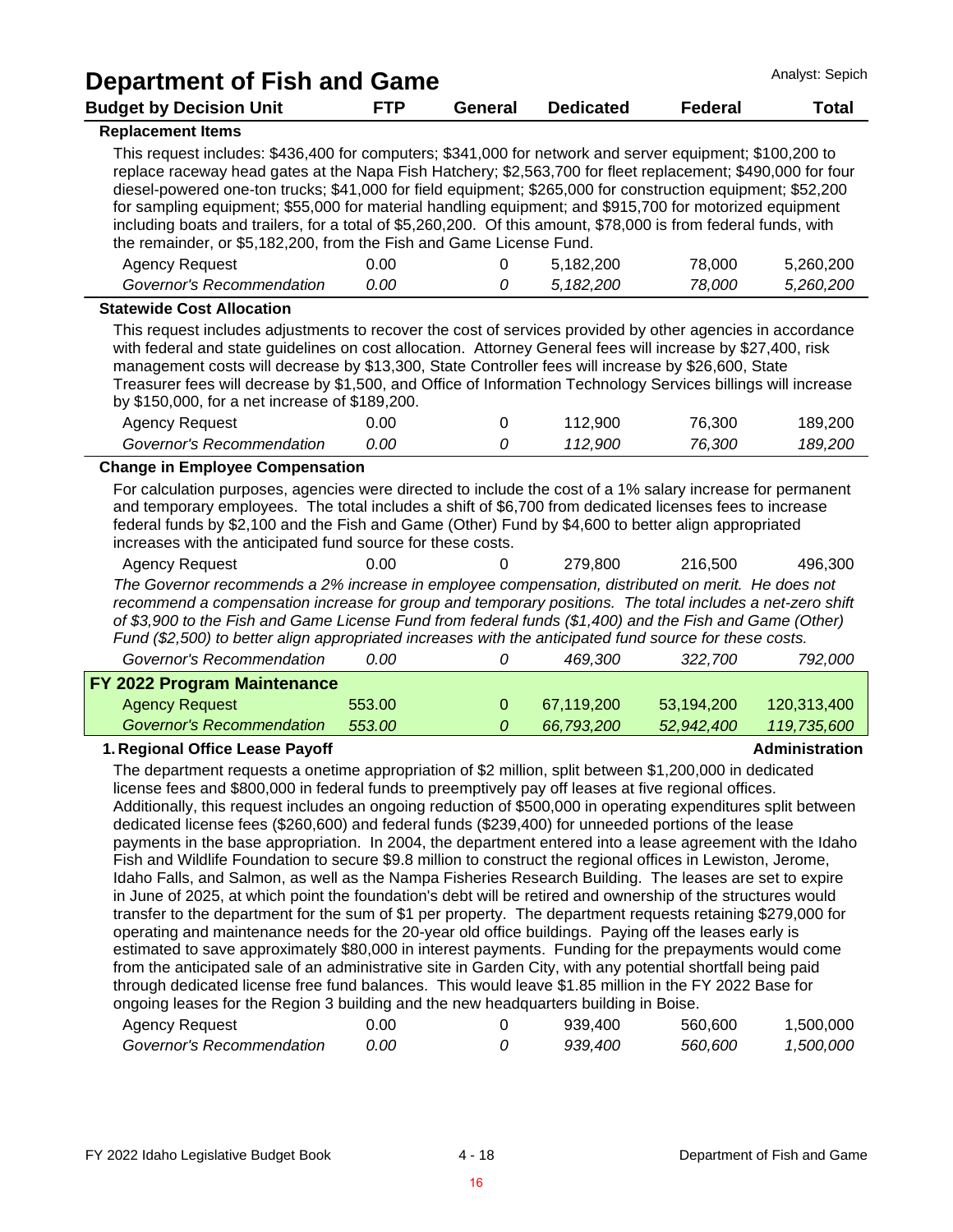|                                                                                                                                                                                                                                                                                                                                                                                                                                                                                                                                                                                                                                                                                                                                                                                                                                                                                                                                                                                                                                                                                                                                                                                                                                                                                                                                                                                             |            |         |                                                     |                | Analyst: Sepich  |
|---------------------------------------------------------------------------------------------------------------------------------------------------------------------------------------------------------------------------------------------------------------------------------------------------------------------------------------------------------------------------------------------------------------------------------------------------------------------------------------------------------------------------------------------------------------------------------------------------------------------------------------------------------------------------------------------------------------------------------------------------------------------------------------------------------------------------------------------------------------------------------------------------------------------------------------------------------------------------------------------------------------------------------------------------------------------------------------------------------------------------------------------------------------------------------------------------------------------------------------------------------------------------------------------------------------------------------------------------------------------------------------------|------------|---------|-----------------------------------------------------|----------------|------------------|
| Department of Fish and Game<br><b>Budget by Decision Unit</b>                                                                                                                                                                                                                                                                                                                                                                                                                                                                                                                                                                                                                                                                                                                                                                                                                                                                                                                                                                                                                                                                                                                                                                                                                                                                                                                               | <b>FTP</b> | General | <b>Dedicated</b>                                    | <b>Federal</b> | <b>Total</b>     |
| 2. Albeni Falls Mitigation                                                                                                                                                                                                                                                                                                                                                                                                                                                                                                                                                                                                                                                                                                                                                                                                                                                                                                                                                                                                                                                                                                                                                                                                                                                                                                                                                                  |            |         | <b>Wildlife Mitigation and Habitat Conservation</b> |                |                  |
| The department requests \$6,423,500 in onetime federal funds for Phase 3 of mitigation of the inundation of<br>the Albeni Falls Dam on the Pend Oreille River. This settlement was negotiated between the Bonneville<br>Power Administration (BPA) and the state of Idaho to permanently resolve interests in wildlife-related<br>mitigation for construction and inundation impacts under the Albeni Falls Dam project. The agreement was<br>finalized and signed by BPA and the Idaho Department of Fish and Game (IDFG) on August 30, 2018. As<br>part of the agreement, \$7 million from BPA was invested with the Endowment Fund Investment Board, with<br>earnings to support ongoing operations and maintenance for northern Idaho Wildlife Management Areas.<br>IDFG has been selected as lead representative for this and subsequent projects on behalf of the state of<br>Idaho.                                                                                                                                                                                                                                                                                                                                                                                                                                                                                                  |            |         |                                                     |                |                  |
| This request is the third phase of the ongoing restoration of the Clark Fork Delta located upriver of the dam.<br>Phase 1 established 2.2 miles of breakwaters and vegetated bank armoring that helped protect 310 acres<br>of wetland and upland island habitat, and installed over 100,000 trees and shrubs. Phase 2, which was<br>completed in April of 2020, created an additional 2.5 miles of breakwater and vegetated bank armoring and<br>protected 125 acres of wetland and 70 acres of upland habitat on the south side of the Clark Fork Delta.<br>Phase 3 includes contracting for additional breakwater, wetland, and upland habitat design, 80,000<br>vegetation plantings, weed control to support the growth of native vegetation, permitting and compliance for<br>historical and environmental assessments, breakwater construction for Areas 7 and 11, and pre-build<br>planning and design for restoration efforts on the Pack River Delta. The department anticipates requesting<br>onetime funding through FY 2027 to meet the commitments and work outlined in the agreement with BPA.<br>Of the amount requested this year, \$3,226,000 is from settlement payouts, \$1 million from FY 2020 cost<br>savings, and \$2,275,000 of unspent moneys from FY 2021 that was unable to be expended due to<br>personnel turnover and COVID-19 work restrictions in Phase 2. |            |         |                                                     |                |                  |
| <b>Agency Request</b>                                                                                                                                                                                                                                                                                                                                                                                                                                                                                                                                                                                                                                                                                                                                                                                                                                                                                                                                                                                                                                                                                                                                                                                                                                                                                                                                                                       | 0.00       | 0       | 0                                                   | 6,423,500      | 6,423,500        |
| Governor's Recommendation                                                                                                                                                                                                                                                                                                                                                                                                                                                                                                                                                                                                                                                                                                                                                                                                                                                                                                                                                                                                                                                                                                                                                                                                                                                                                                                                                                   | 0.00       | 0       | 0                                                   | 6,423,500      | 6,423,500        |
| 3. Good Neighbor Authority                                                                                                                                                                                                                                                                                                                                                                                                                                                                                                                                                                                                                                                                                                                                                                                                                                                                                                                                                                                                                                                                                                                                                                                                                                                                                                                                                                  |            |         |                                                     |                | Wildlife         |
| The department requests \$50,000 from the Fish and Game (Other) Fund and \$125,000 in federal funds, for<br>a total of \$175,000 in operating expenditures, to establish a base appropriation for Good Neighbor Authority<br>(GNA) projects focused on wildlife habitat. A GNA agreement was signed in April of 2020 with the Nez<br>Perce-Clearwater National Forest and all funds raised through GNA activities in a national forest must stay<br>in the same forest for restoration projects. GNA projects require National Environmental Policy Act (NEPA)<br>analysis, including analysis on fish and wildlife impacts with which the department would provide<br>assistance. The department anticipates using existing staff and receipting funds directly from the<br>Department of Lands from the sale of timber in GNA project areas. Initial projects would include aspen<br>restoration that is expected to increase the carrying capacity of the Lolo elk herd and improve fish habitat.                                                                                                                                                                                                                                                                                                                                                                                        |            |         |                                                     |                |                  |
| <b>Agency Request</b>                                                                                                                                                                                                                                                                                                                                                                                                                                                                                                                                                                                                                                                                                                                                                                                                                                                                                                                                                                                                                                                                                                                                                                                                                                                                                                                                                                       | 0.00       | 0       | 50,000                                              | 125,000        | 175,000          |
| Governor's Recommendation                                                                                                                                                                                                                                                                                                                                                                                                                                                                                                                                                                                                                                                                                                                                                                                                                                                                                                                                                                                                                                                                                                                                                                                                                                                                                                                                                                   | 0.00       | 0       | 50,000                                              | 125,000        | 175,000          |
| 4. Salmon Monitoring and Evaluation                                                                                                                                                                                                                                                                                                                                                                                                                                                                                                                                                                                                                                                                                                                                                                                                                                                                                                                                                                                                                                                                                                                                                                                                                                                                                                                                                         |            |         |                                                     |                | <b>Fisheries</b> |
| The department requests \$344,500 from federal funds to conduct hanvest planning monitoring and                                                                                                                                                                                                                                                                                                                                                                                                                                                                                                                                                                                                                                                                                                                                                                                                                                                                                                                                                                                                                                                                                                                                                                                                                                                                                             |            |         |                                                     |                |                  |

The department requests \$344,500 from federal funds to conduct harvest planning, monitoring, and evaluation under the Lower Snake River Comprehensive Plan (LSRCP). The department anticipates passing these dollars through to the Pacific States Marine Fisheries Commission (PSMFC). Currently, LSRCP solicits grant applications and enters into separate annual contracts with the department and PSMFC, and the department develops a statement of work for PSMFC to carry out. Should this line item be approved, PSMFC would no longer have to apply for the LSRCP grant and IDFG would no longer have to develop a statement of work. The department would define the scope of work and directly contract with PSMFC for monitoring and evaluation. Examples of monitoring include conducting creel surveys during salmon and steelhead runs, sampling tissue and wire tags, and interviewing anglers to estimate harvest numbers and catch rates. The FY 2022 Base includes \$598,400 in federal funding for harvest planning, monitoring, and evaluation and, should this source of federal funding be removed, the department would still be required to monitor and evaluate harvest through the Endangered Species Act.

| Agency Request            | .00C |  | 344.500 | 344,500 |
|---------------------------|------|--|---------|---------|
| Governor's Recommendation | 0.00 |  | 344.500 | 344,500 |